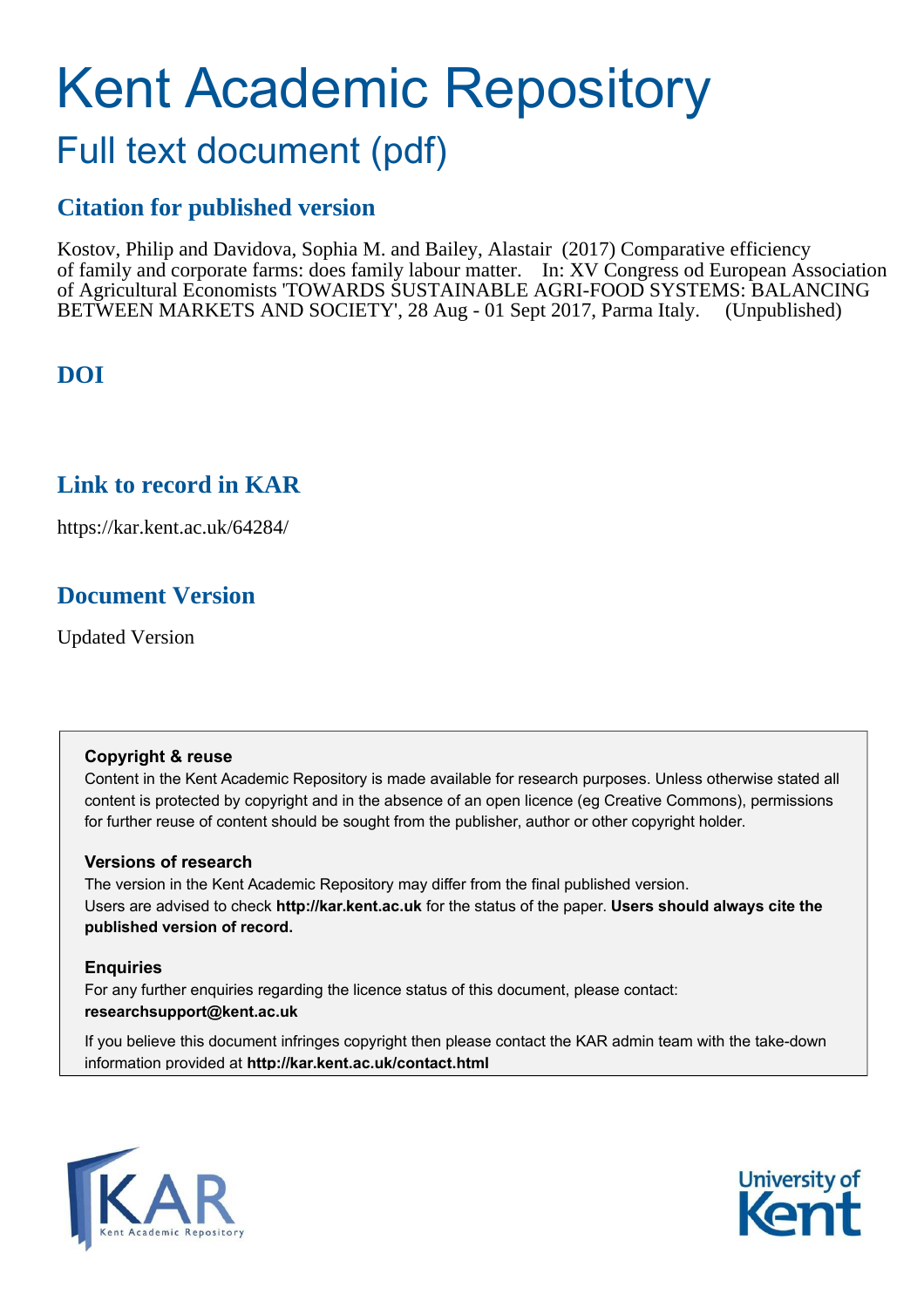#### Kostov, P., Davidova, S., Bailey, A. (2017) "Comparative Efficiency of Family and Corporate Farms: Does Family Labour Matter". Contributed paper presented at XV EAAE Congress, Parma, Italy.

#### **Abstract**

This paper examines the comparative efficiency of family vs corporate farms. It decomposes efficiency into two distinct sources - management capabilities and organisational differences. We find evidence for organisational efficiency gains from family farming, relative to corporate farming and these appear to increase with family involvement. With regard to the management capabilities however, family farms do not compare so favourably. Furthermore family involvement does not seem to have any systematic effect on the management capabilities derived efficiency. The findings indicate that further investigation of the way family farms employ and build management capabilities is needed to substantiate any 'superiority' claims.

JEL codes: C21; L25; Q12

Keywords: family farms; quantile regression; technical efficiency; efficiency density; managerial capabilities

#### **1. Introduction**

Family farming around the world faces multiple challenges. The main economic challenges surround two key issues of access, at the production and marketing stages respectively, to resources such as land, capital and labour, and to appropriate bargaining power in the food chain and other markets. These challenges vary in degree between large and small family farms, and by availability of family labour, and particularly between the different Member States of the EU having different farming structures.

Family farming has long been a concept that has attracted considerable attention from both researchers and policy makers. Indeed, from the very outset of the European Union's Common Agricultural Policy (CAP), it has claimed family farmers as its main target group (Fennell, 1997). And yet there has never been an agreed EU definition on the concept (Hill, 1993). There are probably many reasons for this, some of which include the complex and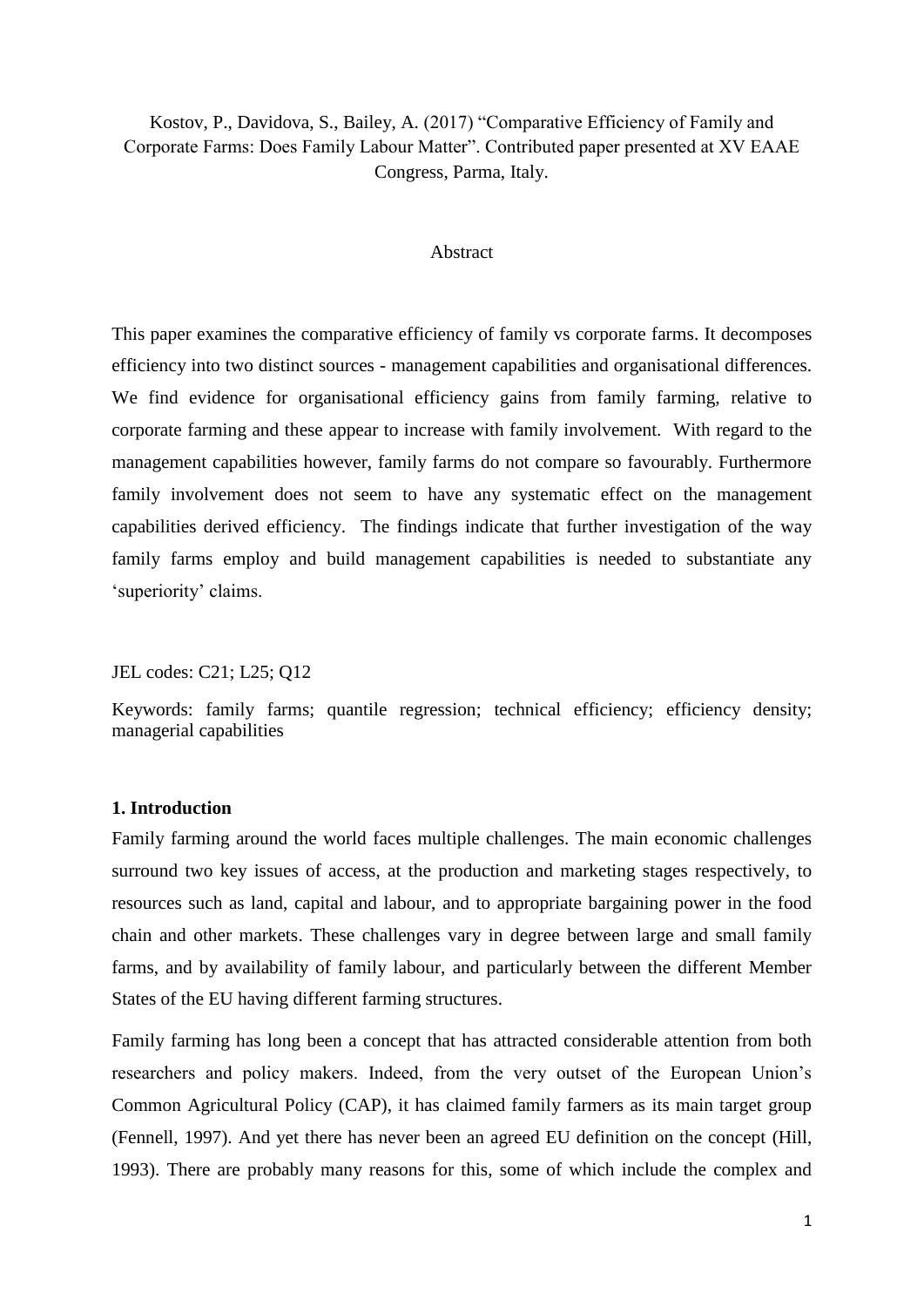multifaceted nature of the phenomenon. Since this paper focuses on the efficiency of family farms relative to corporate farms, it is nevertheless useful to briefly review some definitions of the concept in order to determine which aspects of such definitions should be of prioritised in the following analysis. In this regard we will start with the FAO definition proposed when announcing 2013 as an International year of family farming. It states that "a family farm is an agricultural holding which is managed and operated by a household and where farm labour is largely supplied by that household. The family and the farm are linked, co-*evolve and combine economic, environmental, social and cultural functions"* (FAO, 2013). There are two aspects of relevance to the study in this definition. One is the emphasis on the special mode of management and operation of the farm, exemplified by considerations of household control and use of family labour. The other aspect is the recognition that family farms may follow non-economic objectives dictated by family values. Still, in EU context family farming is more often viewed as a business. "Family farming is more than business but still a business" (EC, 2013). Such a view sits better within the traditions of economic analysis, in that the family values can be described in terms of ownership, control and inheritance of assets (Gasson and Errington, 1993)., and therefore are much more easily accounted for in contrast to more general and difficult to identify sociological notions.

Later attempts to define the concept such as the working document presented at the informal meeting of the Ministers of Agriculture state that "major share of capital is built up by the *manager and his or her family"* and that "*the major share of the family's inco*me is derived *from farming"* (Council of the EU, 26 July 2013). These appear to further lean towards the issue of control and (via the importance of income) to the overall involvement and intertwining of farming and family.

Therefore, for the purposes of this paper we will view a farm as a set of incentives and mechanisms that determine its operation. For family farming, this set of incentives and mechanisms would be different from those characterising non-family farms.

The latter group, called hereafter corporate farms, is also complex and heterogeneous. It includes several types of family-run and non-family run companies, production cooperatives, trusts and charities (Davidova and Thomson, 2014). One common characteristics is that they use predominantly hired labour.

The prospects for family farming are related to farm specialisation. Allen and Lueck (1998) suggest that the value of the family farming declines as farms specialise into the production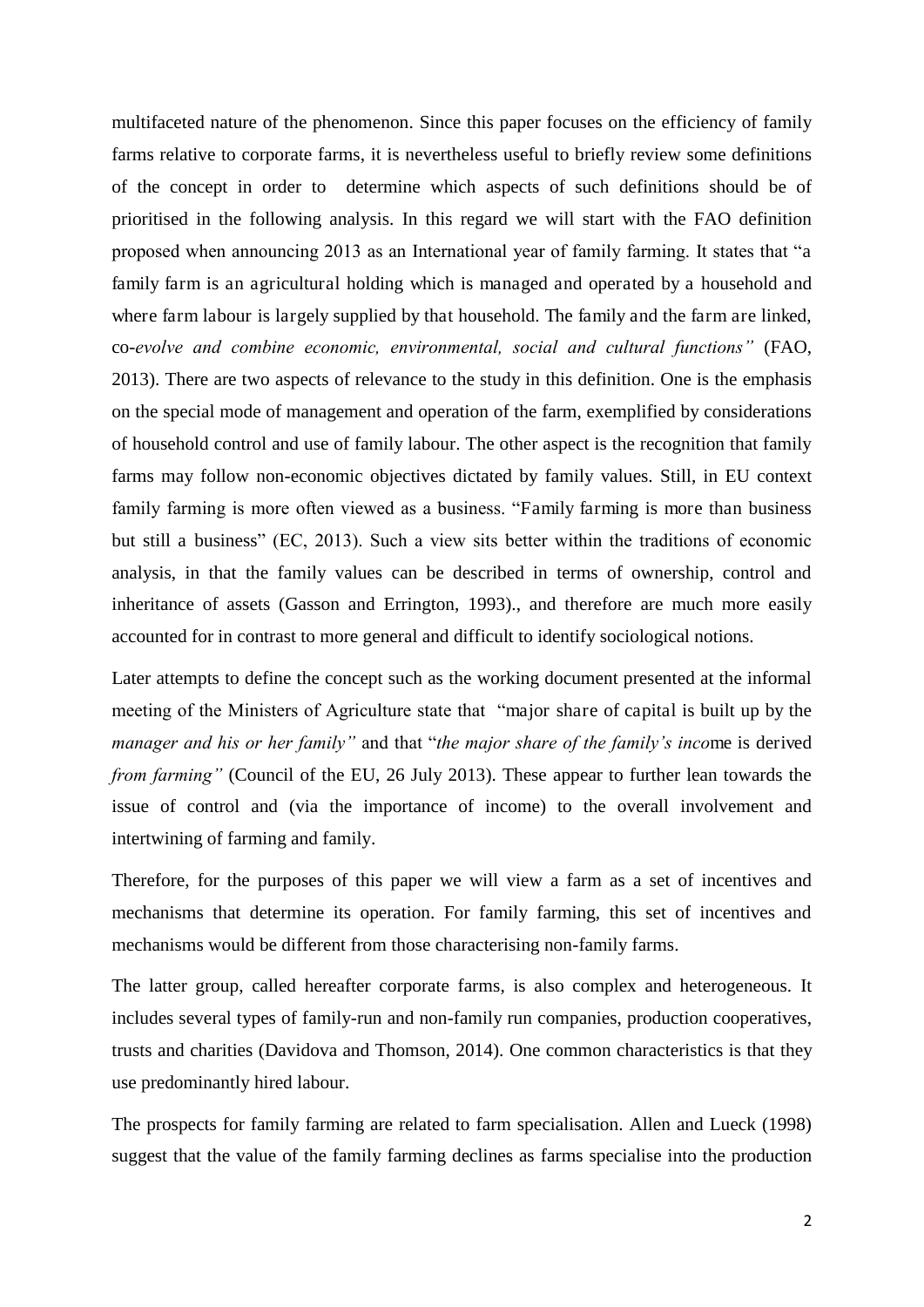of fewer outputs. By the same token, if a farm diversifies into processing stages requiring different equipment and skills, the typical family farm will be at a disadvantage. In summary, some economic and technological factors may lead to continued structural change towards non-family forms of organisation of agriculture.

On the other hand, family farming has survived and re-emerged from crises, wars and natural disasters, and adjusted to changing economic fortunes and in some countries to dramatic changes in political context. This has never been a smooth and painless process, and millions of small farmers have disappeared to give way often to larger, more efficient and more competitive farms not reliant on family labour and able to adopt new inputs and technologies (Davidova and Thomson, 2014).

Economic theory backs these survival prospects, suggesting arguments for the superiority of the family type of organisation in agriculture. Family farms are more flexible in responding to market constraints and more resilient to shocks than the more capital-intensive professionally managed farms relying on hired labou (Brookfield and Parsons, 2007). The theoretical arguments have been centred on the relative transaction costs associated with the employment of family and hired labour, and the different incentive structures which motivate individuals. Family labour has stronger incentives to be more productive and requires lower monitoring costs because the members of the farm family are residual claimants on farm profits (Allen and Lueck, 1998; Pollak 1985; Schmitt, 1991, 1993). The exposure of agriculture to weather, pests and disease risks makes it harder to link work effort to output, making it difficult to design the right incentives to motivate hired labour. Additionally, the spatial dispersion of work makes the monitoring costs in agriculture particularly large. Pollack (1985) emphasises families ability to provide incentives and monitor performance, ability that is higher than in corporate farms. This implies that the average productivity of labour on family farms may be higher when compared to hired workers on the corporate farms. Kostov et al. (2016) termed the above a 'motivation effect' of family labour. The concept is similar to what Valentinov (2007) calls 'efficiency of monitoring activities'.

However, Polack (1985) also underlines some disadvantages of a family business. These include the possible toleration of inefficiency and slack performance, and the possible lack of talent and skills required for a successful business performance. To these could be added the possible presence of non-economic objectives in family farming, e.g. to produce food for the household, provide employment to family members and preserve the farm for the next generation. Some of these disadvantages are due to the complex character of the family farm,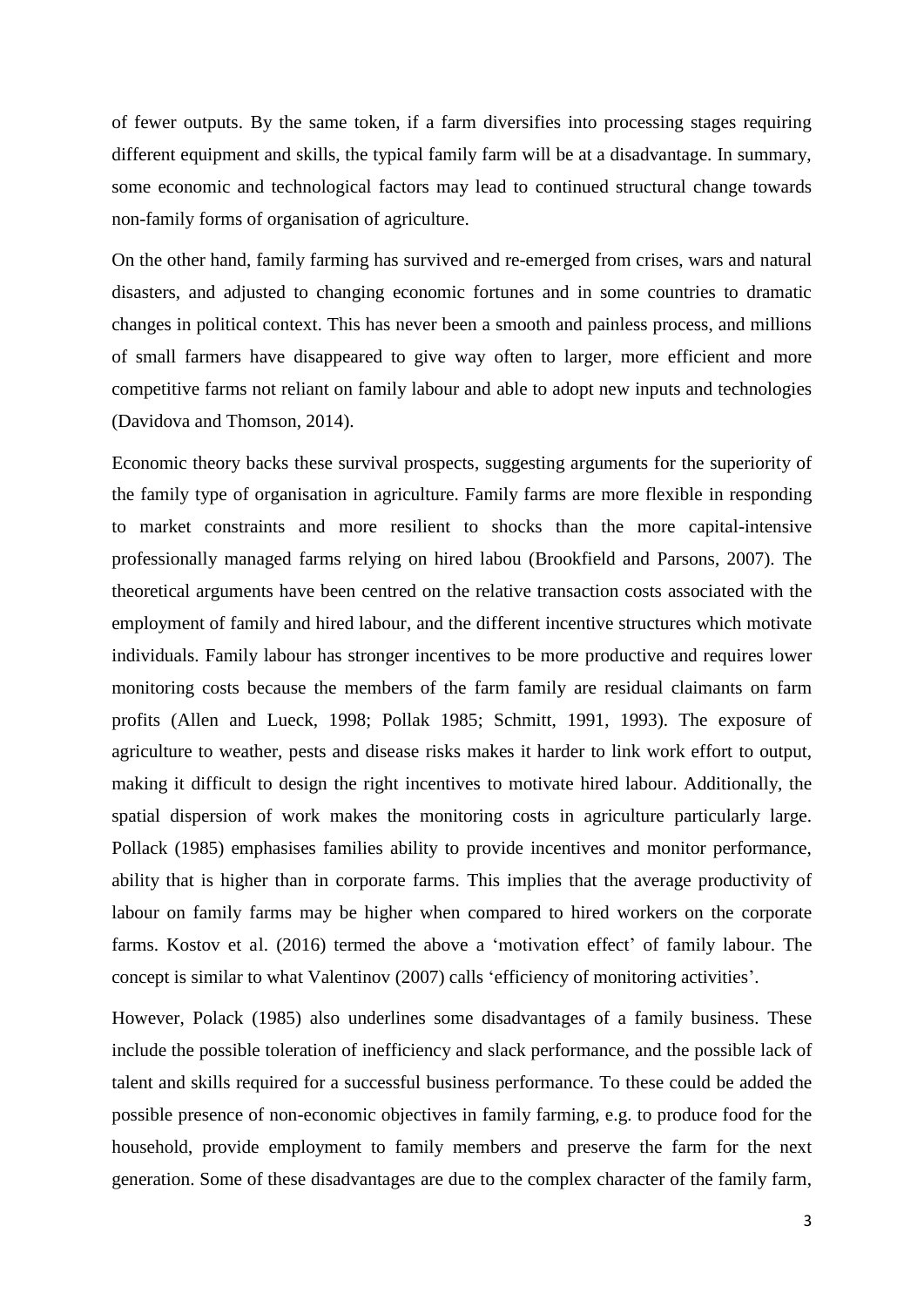which is at the same time a production unit, a consumption unit (household) and a focus of kinship and family (Djurfeldt, 1996). All this can limit farm growth, produce underemployment and reduce productivity. This might lead to a situation in which more family-oriented farms lose relative efficiency in comparison to the corporate farms. Kostov et al. (2016) refer to the latter as the 'management capabilities deterioration effect'. Due to the existence of these two opposing effects (positive effect of more efficient monitoring and negative aspects of family farms discussed above), it cannot be said a priori that, from an economic point of view, family farming is a superior organisation of production.

As mentioned, in this paper the farm organisation is treated as a set of incentives and mechanisms that contribute to allowing a farm to achieve a certain level of efficiency. While the transaction costs literature is interested in what mechanisms and incentives are better suited to achieve this, the question in this paper is how the outcome would change if these mechanisms and incentives vary. The question has important policy relevance. Concerning the EU, for example, the European Parliament (EP) Committee on Agriculture and Rural Development (COMAGRI) published a motion for an EP Resolution on 'How the CAP can improve job creation in rural areas'. It states that "support should be provided first and foremost to family farms run by one or more responsible, independent farmers who work on their farms in an effective manner and who are much better able to deal with any problems by adapting their production and/or their production methods and by diversifying their activities when necessary" (COMAGRI, 2016). What lies behind this statement is an implicit assumption that family farming is a superior form of organisation in agriculture. In this context, it is important to investigate to what extent in the  $21<sup>st</sup>$  century, with predominantly capital-intensive technology and high requirements to farm managers to run a business that is both economically viable and environmentally sustainable, family farming still can exhibit a superior economic performance.

This study employs as a criterion for a family farm the use of family labour in the broadest possible sense, i.e. any farm which employs family (unpaid) labour. The source of farm-level data is the EU Farm Accountancy Data Network (FADN), since FADN allows the classification of farms according to the use of family or non-family labour.

A non-parametric non-separable farm production function is estimated, and the efficiency scores are derived for both family and corporate farms. The distribution of these efficiency scores for the two farm types is then compared by using their empirical probability density functions. The relative difference in the probability density functions for the efficiency scores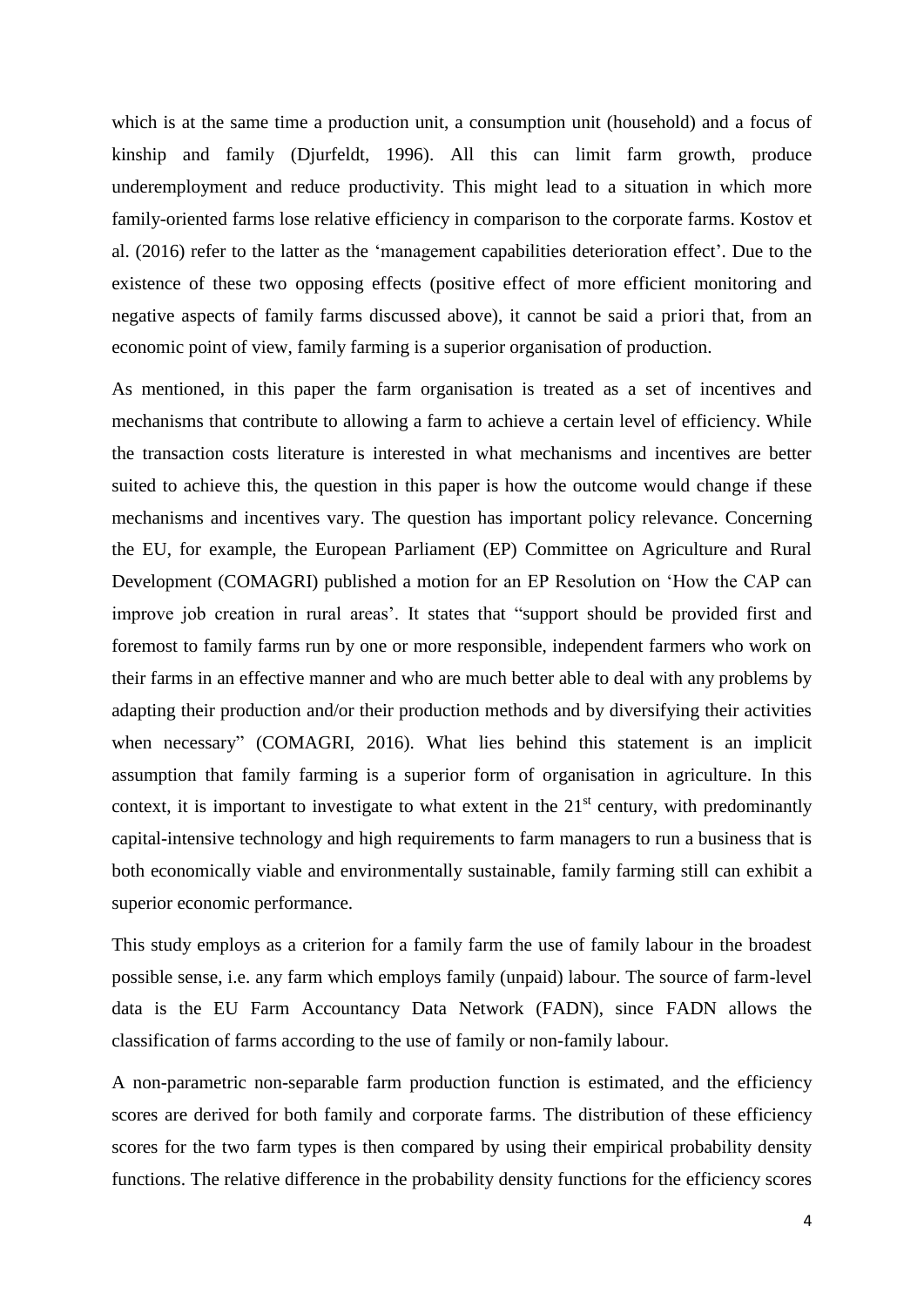of family and corporate farms is used to represent the efficiency gains, or losses, attributable to family farming. One of the contributions of the paper to the debate about the survivability of family farming under the conditions of technical change and weak power in the globalised food chain is that by re-specifying the production function used to derive efficiency scores, the total efficiency effects are decomposed into two distinct components, namely Mefficiency which measures the individual farm's managerial capabilities to realise any efficiency gains and F-efficiency, associated with the potential gains/losses derivable from the family form of organisation of farming activities.

The analysis considers separately four EU Member States, each characterised by a different mix of family and corporate farms - the Czech Republic, Hungary, Romania and Spain.

The rest of the paper is structured as follows. The next section presents the analytical approach and section 3 details the estimation strategy. Section 4 describes briefly the data and section 5 presents the results. Section 6 formulates the conclusions and policy implications.

#### **2. Analytical Approach**

In order to rank farms by their technical efficiency, first, a measure of technical efficiency for all farms is calculated. If family farms are more efficient than the corporate ones, then the expectations are that there will be more family farms at the higher levels of efficiency and vice versa. By comparing the distribution of such an efficiency measure for family and corporate farms, inference about the relative efficiency of family farms can be carried out. Logically such a comparison could be based on their probability distribution functions. In order to do this we consider the differential between the empirical probability density functions of the efficiency measure for family versus corporate farms. Hereafter we will refer to the above as (efficiency) density differential.

If indeed family farms are more efficient than their corporate counterparts, then there will be more family farms (relative to the corresponding number of corporate farms) at higher efficiency ranges. This means that there will be higher probability of finding family (vs corporate) farms at larger values of the efficiency measure. Therefore this should translate into a positive efficiency density differential at the higher efficiency ranges. Similarly at lower efficiency ranges, the expectation would be for a negative density differential. Putting the above two expected outcomes together means that, under the hypothesis of more efficient family farms, upward-sloping density differentials will be obtained - from negative values at the lower efficiency ranges to positive values at the higher efficiency ranges. Similarly, a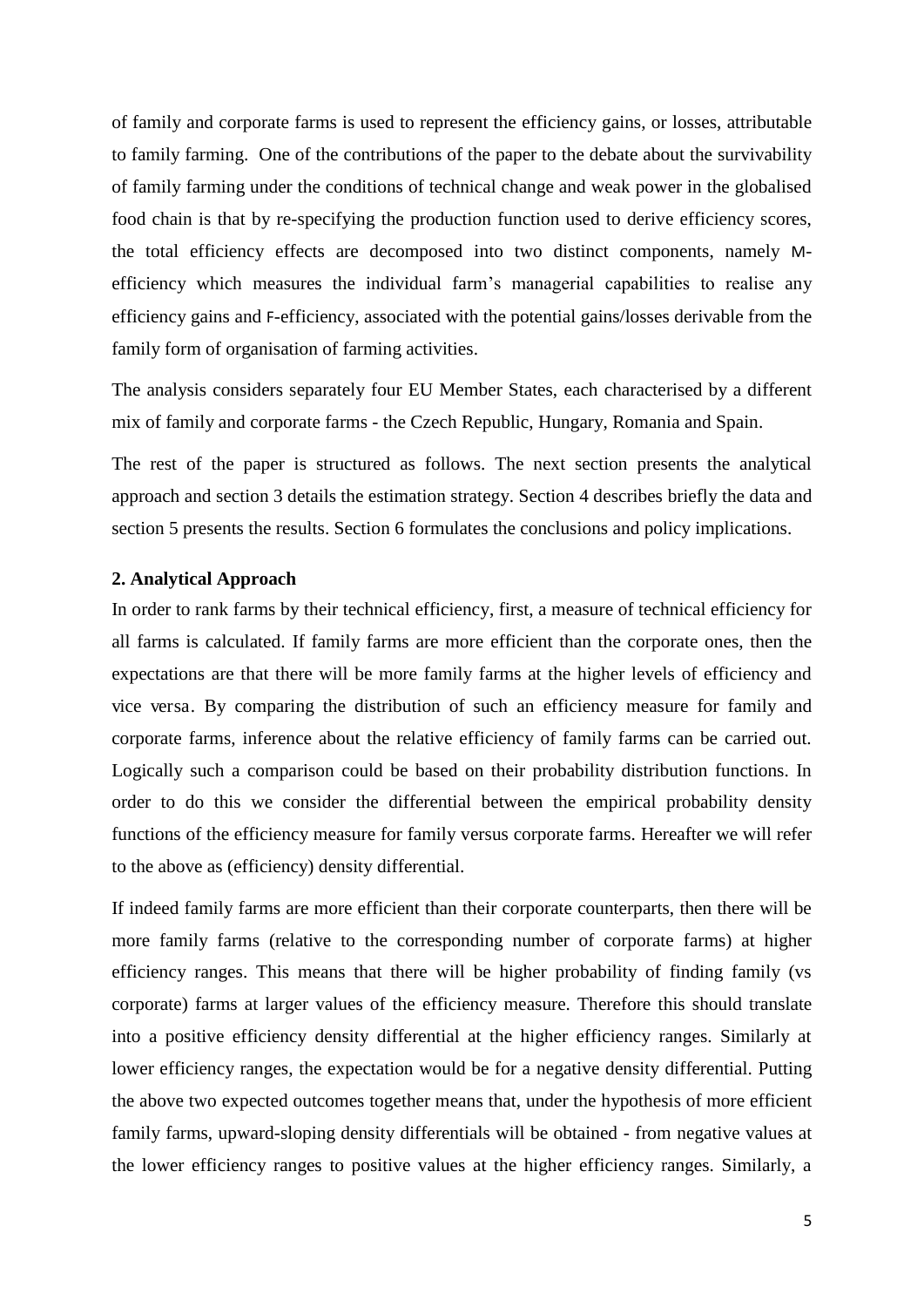downward-sloping density differential would indicate that family farms are less efficient. The density differential can be viewed in the same way as a probability density function (PDF). The main difference is that since the PDF function shows the probability of occurrence of a certain outcome, it is only defined for non-negative values. The density differential on the other hand is essentially a difference between two distinct PDFs. As such, it will produce negative, as well as positive values. So the interpretation for the density differential values is in terms of excess probability. Positive values for the efficiency density differential mean that family farms are more likely to obtain the corresponding values of the efficiency measure and vice versa. Consider the following example. Let us assume that for some level of efficiency (i.e. value of the efficiency measure) the family farms PDF value is 30% and that for corporate farms is 20%. Then the density differential value at that point would be 0.3-0.2=0.1. This would mean that there will be, in relative terms, more family farms than corporate farms at that particular point, i.e. achieving this particular efficiency level. The result from such a simple differential is however tricky to interpret. The relative density differential is much easier to interpret. In the above example the relative (of family vs corporate) density differential at the same point will be (0.3-0.2)/0.2=0.5. In this case, we could say that a family farm is 50% more likely to achieve this particular level of efficiency than a corporate one. Therefore, hereafter we will use the relative efficiency density differential.

The efficiency density differential between the two groups of farms is decomposed into two distinct components. Using a standard approach to estimate an efficiency frontier and thus allocate efficiency scores to each farm essentially amounts to imposing the same efficiency frontier to both farm types. In this case, since we do not explicitly distinguish between family and corporate farms, any effects that are due to such differences, are not accounted for in the estimation of the production frontier. Such differences (between family and corporate farms) will then be fully absorbed by the efficiency scores. Consequently, the density differentials will account for these differences, but will also include efficiency effects that do not depend on the family/corporate farm distinction. We want to distinguish between these two types of effects and for this reason we propose to decompose the efficiency density differential as described below.

Let us assume that family involvement in farming can potentially have transformative effect on farm productivity (although we do not assume whether any such effect is positive or negative). What we mean under transformative effect is that family involvement could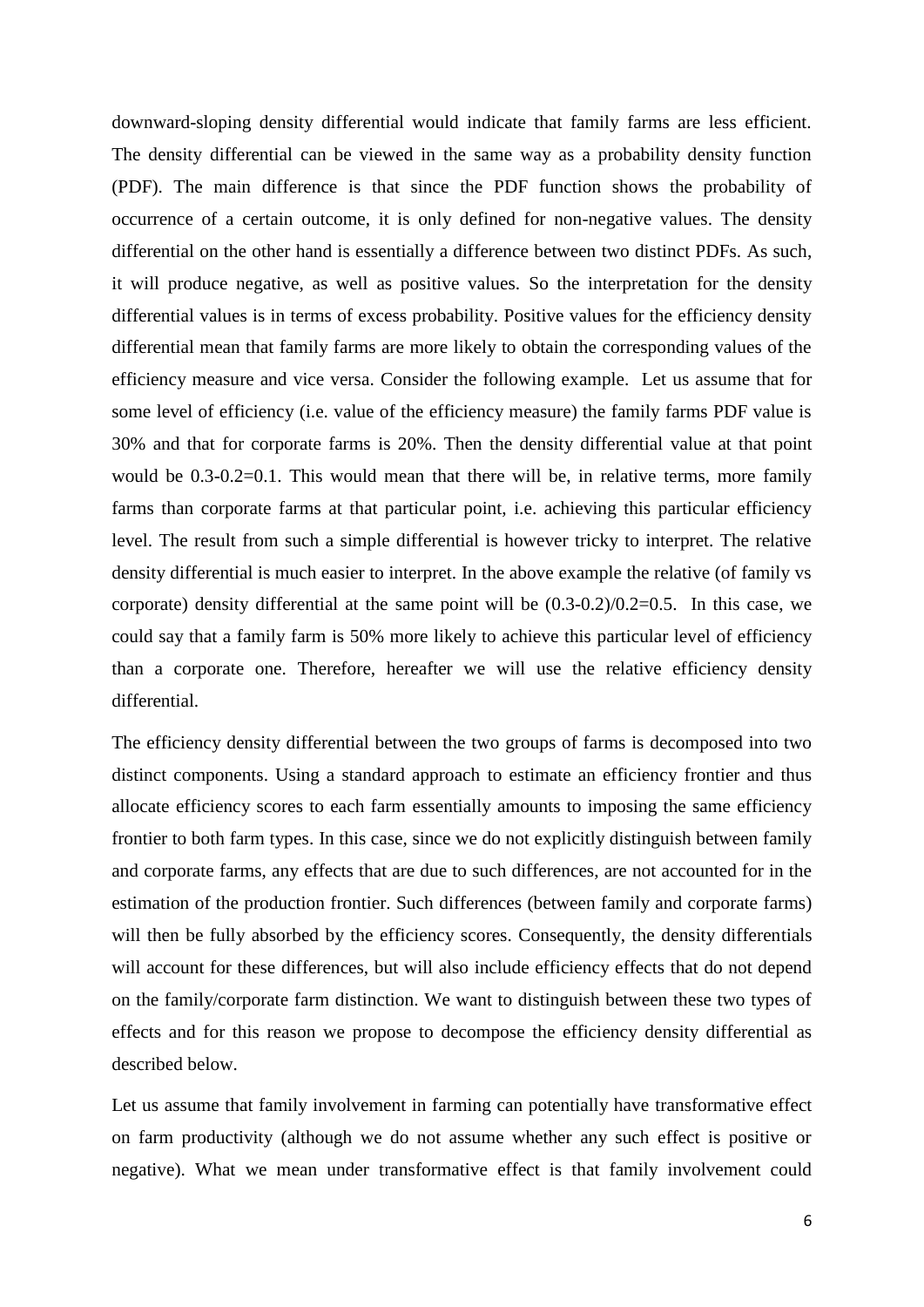modify the nature of the production relationship (i.e. lead to essentially different production function). Furthermore, let us also approximate the extent of family involvement by the amount of family labour employed. Then a proper account of the farm production potential, that takes into account the possibility for such transformative effect, could be derived by considering a production function that treats family and hired labour as different inputs. As a result, the efficiency frontier derived from this approach will vary with the type of farm and, hence, the maximum output possible for a given farm will depend on the amount of family labour it employs. Since we hypothesise that the level of family involvement can effectively modify the production function, this means that only non-additive specifications for the production function are admissible. Let us consider what this alternative approach estimates. Since the differences between family and corporate farms are accounted for by the extent of family involvement (which is zero for corporate farms), the production possibilities frontier estimated under this approach will account for any such differences. Hence in a way each farm under this approach will have its own specific maximum achievable output that depends on the level of family involvement. Therefore by accounting for the difference between family and corporate farms in the frontier, we effectively exclude such effects from the efficiency scores and therefore from the resulting efficiency density differentials.

The efficiency measure obtained from differentiating between family and hired labour input is referred to hereafter as M-efficiency. If one assumes that the mechanisms through which this potential is to be realised is the management of farm production, then M-efficiency is in fact a measure of the management capability of a farm.

Therefore, the efficiency density differential can be viewed as consisting of two components, namely the management capability of a farm (which we measure by M-efficiency), and a remainder, which would in fact measure the differences between family and corporate farms. Hereafter, we will refer to this difference as F-efficiency density differential and we construct it as simply taking the difference between the aggregate efficiency differential and the Mefficiency differential.

The comparative efficiency of family and corporate farms is thus decomposed into two components: management capabilities (i.e. M-efficiency) and difference due to organisational form, (i.e. F-efficiency), in this case difference between family and corporate farms. The basis for this decomposition is the family involvement in the business operations. However one needs to acknowledge that family farms are also able to trade off returns to family owned land and capital in order to maintain family relevant values (such as preserving the farm for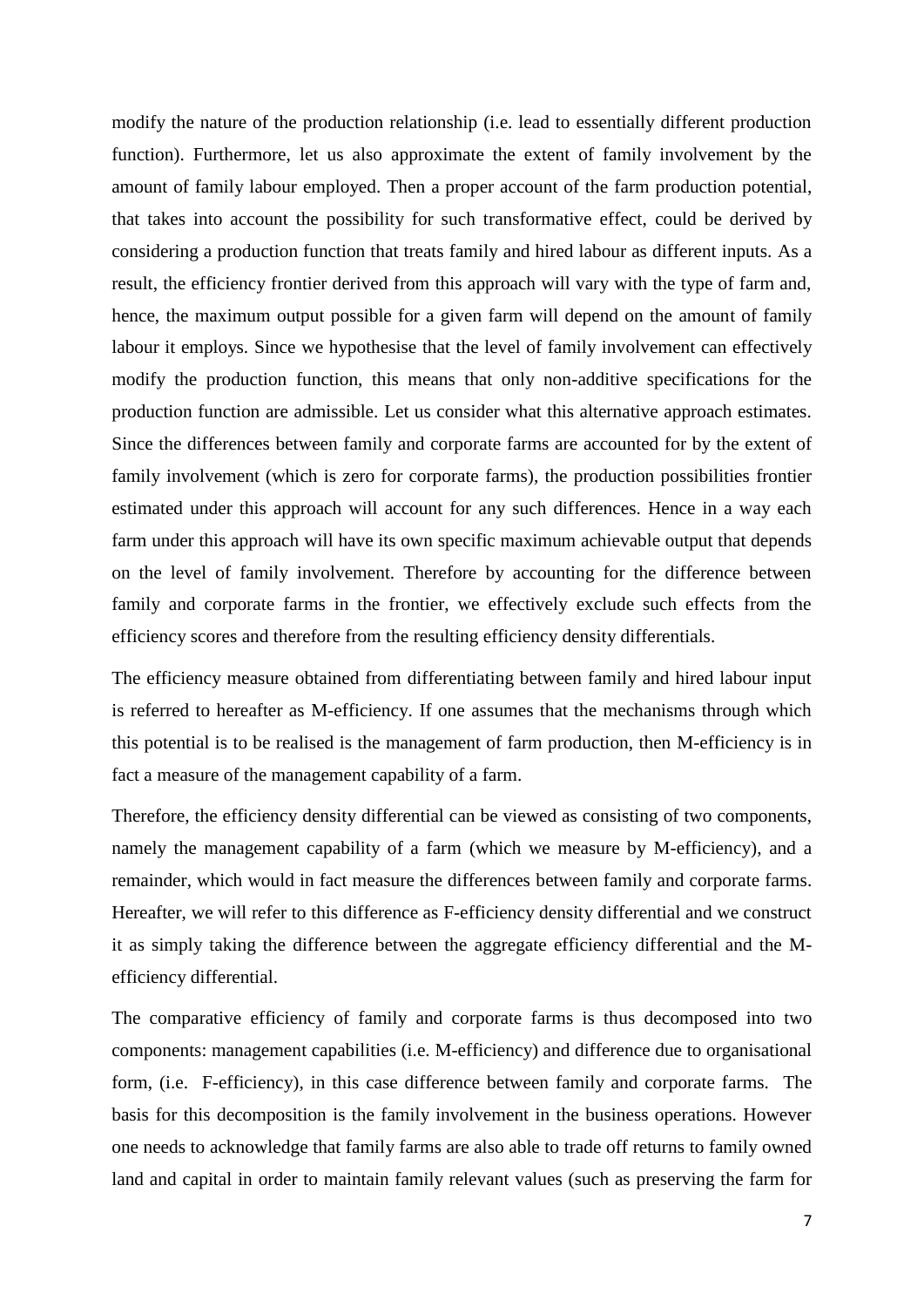future generations). Under perfectly competitive markets this would not be an issue. In the presence of a range of possible market imperfections, e.g. if capital or land markets are more constrained than labour markets, such non-labour related difference will accumulate in the M-efficiency differentials.

When asking the question of whether family farms are indeed superior form of organisation of agricultural production, it is the F-efficiency differential that is of primary interest. If for whatever reason family farms lack the management capabilities to utilise their potential, they will be characterised by lower M-efficiency and this may (partially of fully) offset the positive effect of F-efficiency. It is however possible that family farms are better in achieving their potential than their non-family counterparts in which case they will exhibit a higher Mefficiency than the corporate farms. Therefore, the efficiency decomposition, presented above provides a useful framework to evaluate the relative efficiency of family and corporate farms.

#### **3. Implementation details**

#### 3.1. Efficiency estimation

In order to construct efficiency density differential and their decomposition as discussed previously, one just needs efficiency scores for each farm in the sample. The exact method used to estimate such efficiency scores is inconsequential and a variety of alternatives could be used. The main requirement is that the individual efficiency scores for each farm in the dataset need to be estimated based on two different production functions: one that includes labour as a single input, and another that differentiates family and non-family labour. There are different methods available to calculate such efficiency scores. The conventional approach to efficiency relies upon some form of frontier estimation and conceptualises efficiency in terms of distance between actual realisations and the estimated frontier. There are several estimation measures. The most basic and easy to interpret one is the distance function which is simply  $y/\hat{y}$  (y being actual production, while  $\hat{y}$  being the corresponding maximum output, defined by the efficient frontier). The efficient frontier can be recovered non-parametrically via e.g. Data Envelopment Analysis (DEA), or estimated parametrically by employing some additional assumptions.

This paper uses a different way to calculate an efficiency frontier, based on quantile regression methods. The approach taken and the rationale for it are outlined below.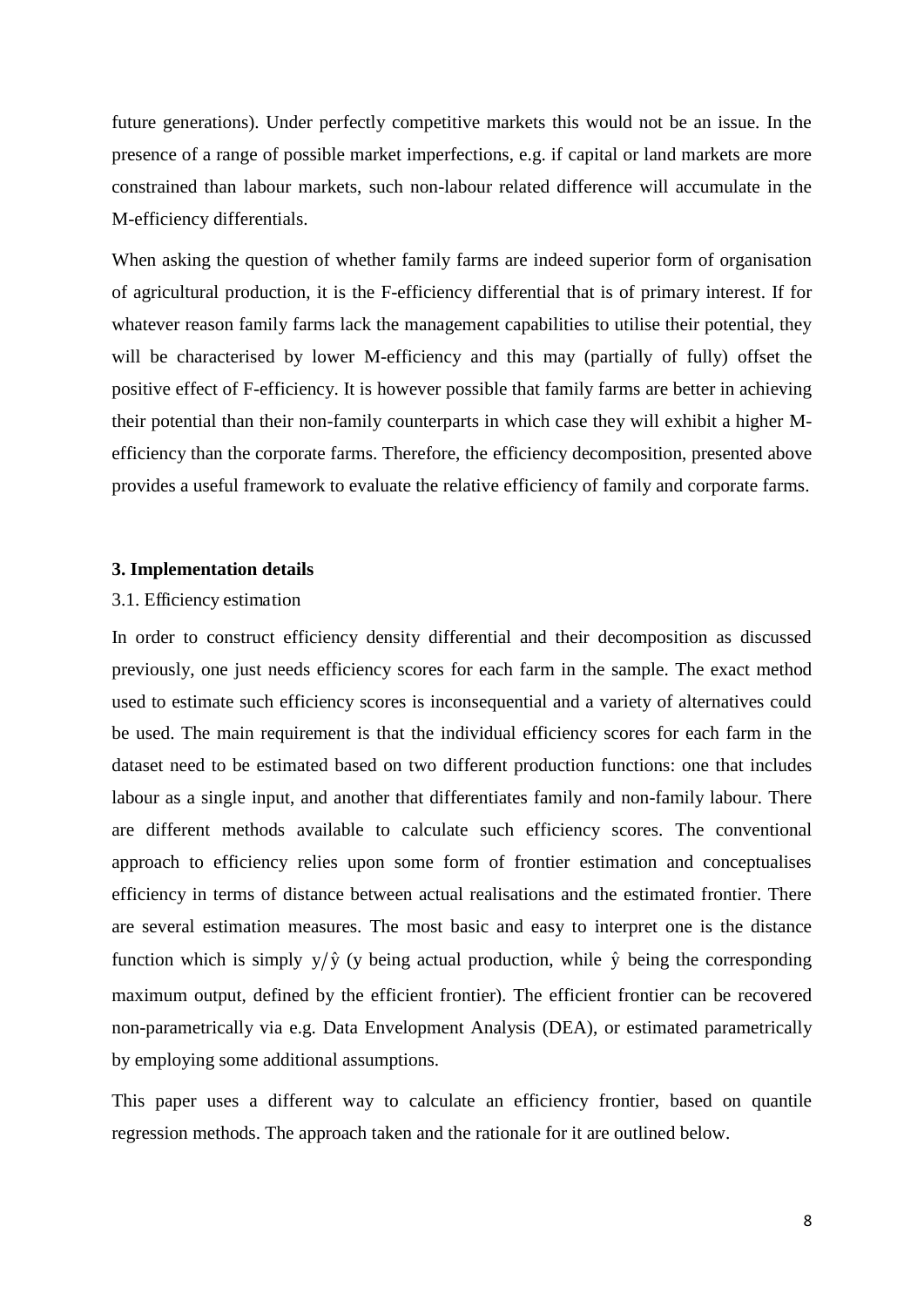The conditional quantile regression estimated a pre-specified quantile of the conditional distribution of the response variable, given a set of covariates. When the functional relationship that is modelled is a production function, this conditional quantile can be interpreted as a level of technical efficiency. For example, the 0.9th quantile regression models a hypothetical farm that is more efficient than 90% of the other farms in the sample and one can define this as a 90% efficient farm. Consider the quantile regression for  $\tau = (n - 1)/n$ , where n is the sample size. This will result in estimating the production function for the most efficient farm in the dataset. The latter is effectively an estimate of the efficiency frontier.

Hendricks and Koenker (1992, p. 58) noted that the frontier models "correspond closely to models for extreme quantiles of a stochastic production surface". So using extreme conditional quantile functions was adopted in Bernini et al (2004) and Behr (2010). Detailed analysis of such quantile based efficiency measures is presented in Aragon et al. (2005). The above papers adopt a restrictive linear quantile model formulation, which requires parametric production function. Nonparametric extensions have been considered in Martins-Filho and Yao (2008), Wang and Wang (2013) and Wang et al. (2014).

However, estimating extreme quantiles results in loss of estimation efficiency (see Chernozhukov, 2005). In simple terms the issue is as follows. In the mean based frontier estimation the overall shape of the frontier is based on an average estimated relationship (modified by a parametric assumption about the distribution of the efficiency scores). The overall shape of the estimated relationship for conditional quantiles however changes with the quantile. So using two different quantile functions as 'frontiers' can change the relative distance from each observation to the frontier and hence can affect the sorting of efficiency scores amongst farms. It is the efficiency sorting, not so much the values of the efficiency scores, that affect the construction of probability densities and their differentials, which are a centrepiece of our approach. Such a problem would not arise if the corresponding quantile functions are parallel to each other. Hence, more extreme quantiles estimates are conceptually closer to the actual frontier, but their estimation is less reliable in statistical sense. Less extreme quantiles are further from the actual frontier, but their shape estimation is more reliable.

The estimation efficiency loss can be reduced by estimating a less extreme tail quantile. There is a trade-off between the complexity of the production function model (in that more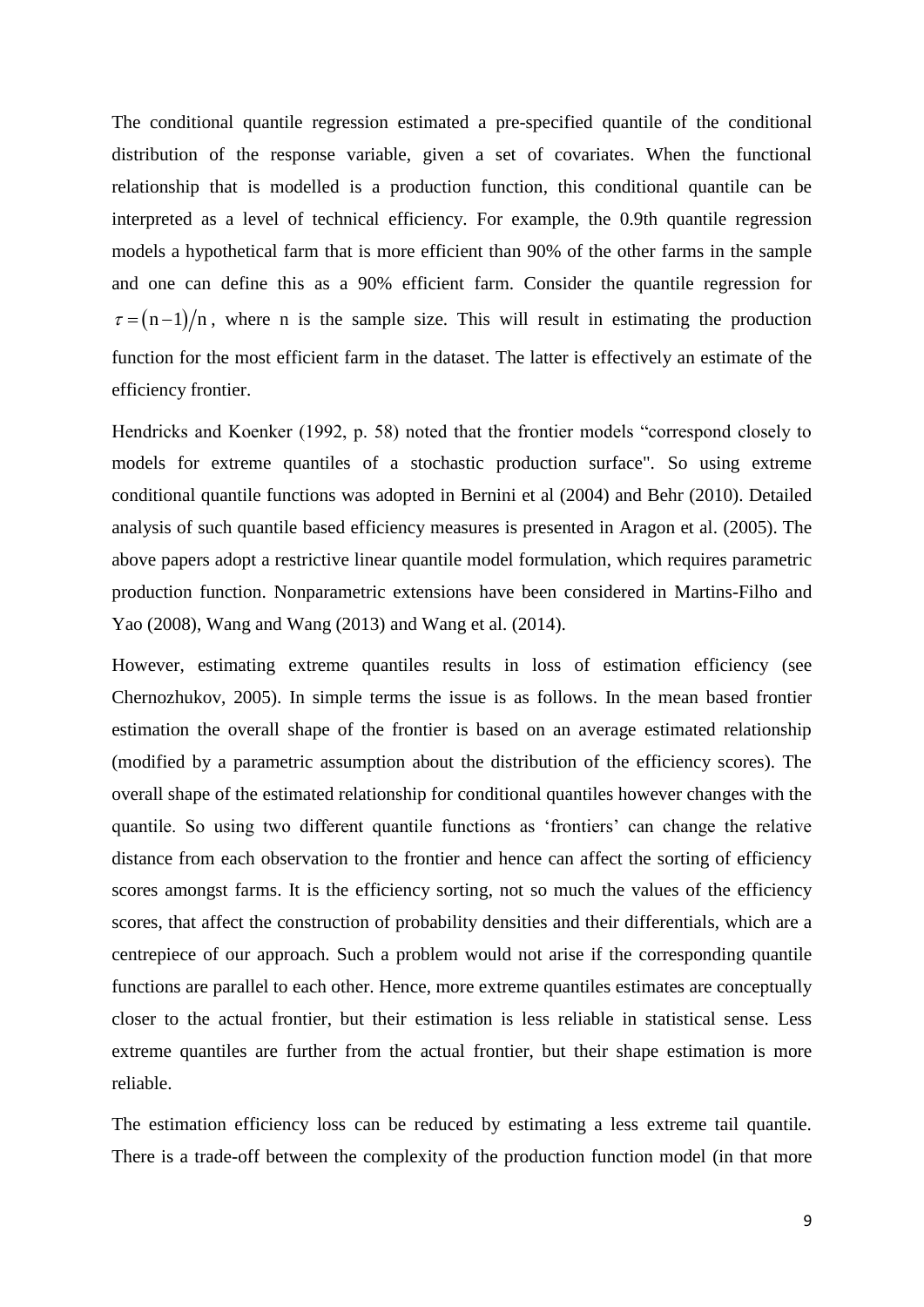complex specification involve higher number of parameters and therefore more estimation efficiency loss) and the choice of such tail quantile. For example for parametric specifications of the production frontier Bernini et al  $(2004)$  and Behr  $(2010)$  proposed using the  $0.95<sup>th</sup>$ quantile regression. However non-parametric estimation involves greater degree of complexity. Hence in order to ensure reliable estimation of the upper conditional quantile functions (see Chernozhukov, 2005; Chernozhukov and Fernandez-Val, 2011 for details), which will be used as 'frontiers', we use the 0.9th quantile for non-parametric estimation. Hereafter, these upper quantile regressions are referred to as  $\tau$ -quantile envelopes, e.g. the 0.9th quantile regression is referred to as a 0.9th quantile envelope. Quantile based frontier models do not envelope all the data, and as such, similarly to the m-output frontier models of Cazals et al. (2002), are robust to outliers.

The paper employs quantile regression residuals to construct efficiency measures. In a  $\tau$ quantile regression, approximately  $\tau$  of the residuals will be negative and 1- $\tau$  of the residuals will be positive. The distance function derived from such a quantile regression model would then produce a measure of efficiency that we will hereafter refer to as an efficiency score. The efficiency scores are a linear function of the residuals i.e.

 $y/\hat{y} = \frac{y - \hat{y}}{2} + 1 = 1$  $\hat{y}$   $\hat{y}$  $y / \hat{y} = \frac{y - \hat{y}}{2}$  $\hat{y}$   $\hat{y}$  $=\frac{y-\hat{y}}{2}+1=1+\frac{\varepsilon}{2}$  where  $\varepsilon$  are the residuals. This distance function efficiency scores

are a measure of technical efficiency thus larger numbers denote better technical efficiency.

The above means that the efficiency scores can be interpreted as conditional (on  $\tau$ ) efficiency. When  $\tau = 0.9$ , 10 per cent of the farms will have positive residuals since by the actual definition of the 'efficient' farms, 10 per cent of the actual farms are more efficient. This efficiency measure will be under 1 for 90 per cent of the farms and 10 per cent of the obtained values from the data sample will actually exceed 1.

Therefore, unlike the conventional efficiency scores, the ones we obtain here are not limited from above. It would be tempting to 'standardise' these residuals to a [0,1] interval to resemble the standard efficiency measures. If we were to do so, however, we would lose the natural conditional efficiency interpretation and mask their dependence on the level of efficiency represented by the quantile envelope. Instead, in this paper the density function of the conditional efficiency scores is used to compare the efficiency distribution of different farms. Using the upper quantile envelope (i.e. high  $\tau$ ) with non-parametric estimation allows a natural equivalence to non-parametric DEA estimation. If we wanted results to resemble more conventional approach, we could have trimmed away the observation lying outside the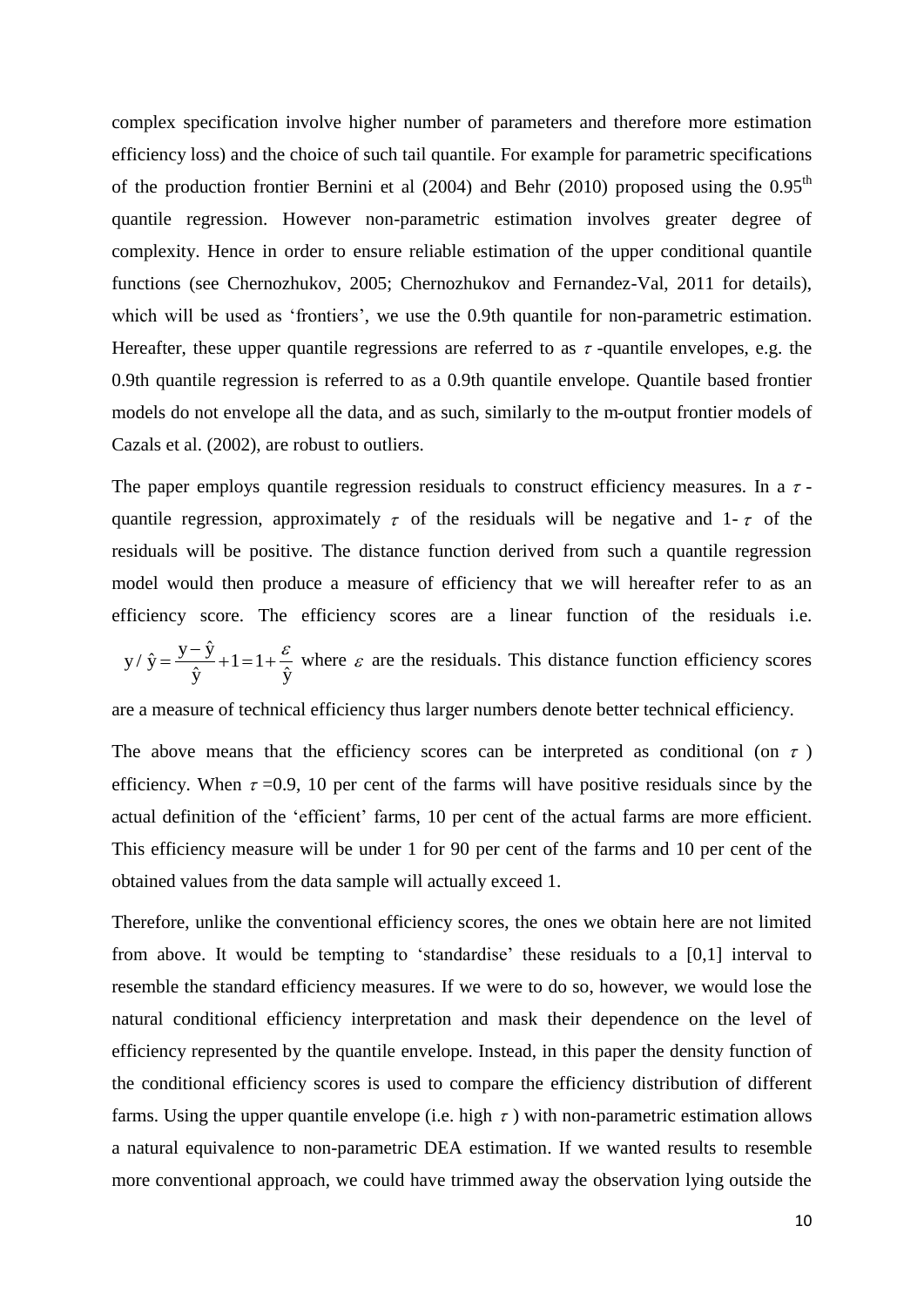quantile envelope (i.e. effectively treating them as outliers). Such an approach would however exclude the most efficient farms and is undesirable.

The estimated frontier in the stochastic frontier approach is a fitted production function plus disturbance (usually Gaussian and iid) term plus an efficiency score shifter (term reflecting the distribution of the efficiency scores usually with a half-normal distribution). So one can think of the stochastic frontier approach along the following lines. A mean production function is estimated. Then this function is shifted outwards by the efficiency scores using an assumption about their distribution. If the efficiency scores were uniformly distributed the frontier would have exactly the same shape as the mean production function. In this estimation process this shape is determined by all observations in equal degree and also depends on an arbitrary assumption on the distribution of the efficiency measures. The latter is an undesirable feature. The strength of the quantile regression approach is that it does not employ any distributional assumptions and hence does not restrict the distribution of the efficiency measures that are being calculated from it. The other advantage is that in quantile regression the shape of the estimated function changes with the quantiles and although all observations contribute to it, the ones that are associated with higher efficiency are weighted differently to those that are related to lower efficiency farms. Since the shape of the frontier is essential in calculating efficiency scores, the quantile approach is preferable in that it does not effectively impose the same input/output relationship on both efficient and inefficient farms. Non-parametric alternatives such as DEA are less susceptible to the above mentioned problem. The issue with such alternatives is that they lead to the other extreme, i.e. that inefficient farms have no contribution to the frontier estimation and outliers drastically affect the latter. In effect, the quantile regression approach would essentially converge to DEA in the case of non-parametric estimation of an extreme quantile.

#### 3.2. Quantile regression and density ratios estimation

Here the unknown production function is estimated non-parametrically and thus avoids the necessity to specify any pre-defined functional form. The non-parametric quantile regression applied here can be expressed as:

$$
y = fr(X) + ur
$$
 (1)

$$
st q_{r}(u_{r} | X) = 0
$$
\n<sup>(2)</sup>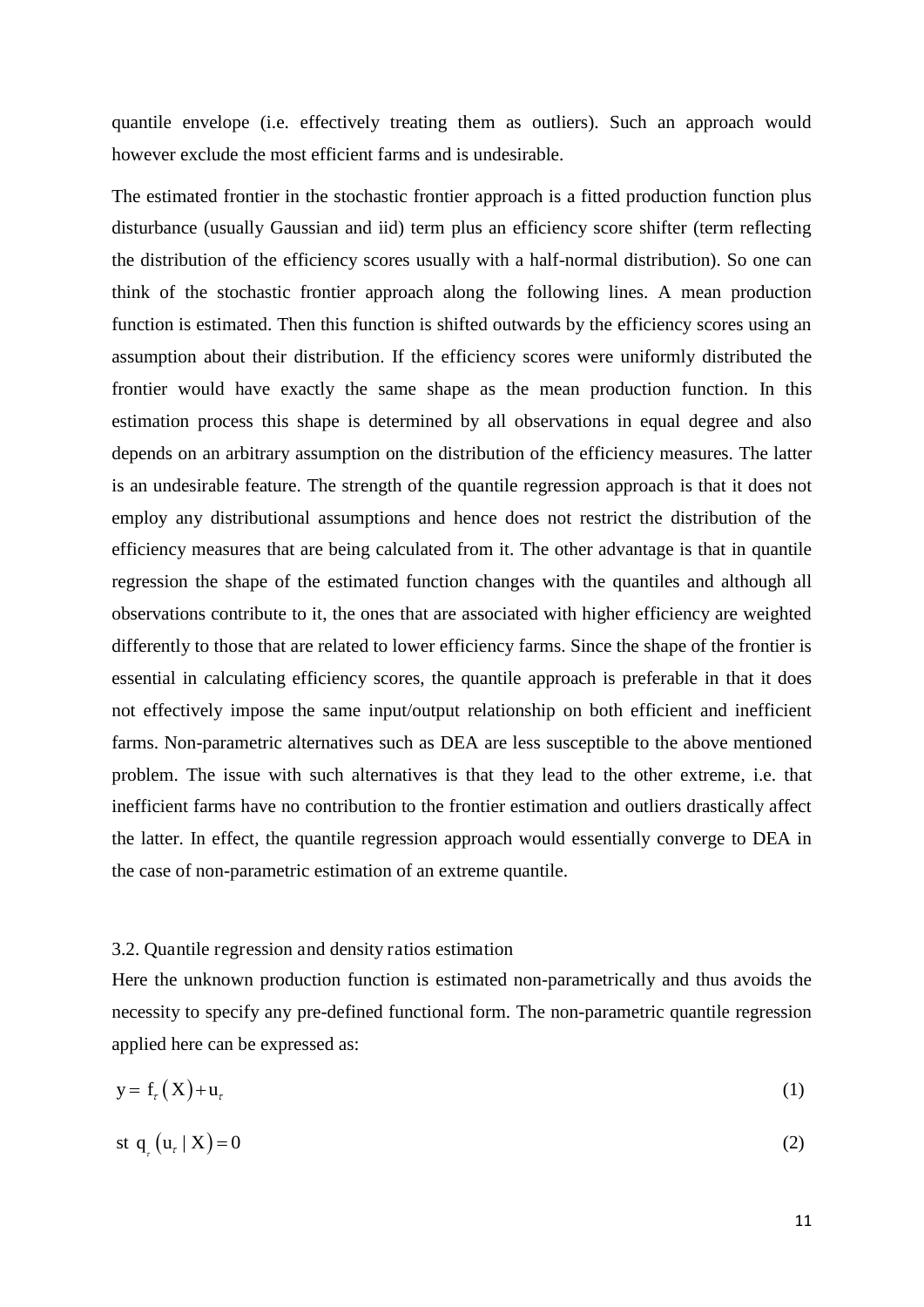where y is the dependent variable vector, X is a matrix containing the covariates,  $f_{\tau}$  (.) is a quantile dependent arbitrary (i.e. unspecified) function,  $\tau$  is the quantile being modelled and  $u<sub>r</sub>$  are the residuals. In contrast to the more widely known linear quantile regression specification, the effect of the covariates is given by a non-parametrically specified function, which itself is quantile dependent, and the conditional quantile restriction in (2) is specified with regard to this non-parametric function. This quantile restriction states that the  $\tau$  quantile of the residuals is zero. In the standard mean regression the corresponding assumption is that the expected value of the residuals is zero and that they are characterised by some assumed distribution (usually Gaussian with a fixed variance).

Estimations in this paper follow the indirect method of Li and Racine (2008). It consists of two distinct steps. First, the conditional distribution function of the dependent variable with regard to the covariates is estimated. This is a standard (conditional) density estimation problem. Then conditional quantile estimates are recovered by inverting the conditional density function via locally constant kernel estimation approach. This is also a standard nonparametric problem, since it relates the conditional quantiles of the dependent variables (obtained from the conditional density) to the covariates using a kernel weighting with bandwidths specified in the first step.

Following the quantile envelope function estimation we obtain efficiency score measures for each farm in the sample. Then we split the farms into family and corporate farms and construct the efficiency probability density differentials which form the basis of the analysis. The relative density differentials used in the paper are simply:  $pdf_{\text{fam}}(z)/pdf_{\text{cor}}(z)-1$ , where pdf<sub>fam</sub> (z) and pdf<sub>corp</sub> (z) are the empirical probability density functions for the efficiency scores for the family and corporate farms. The efficiency scores themselves are calculated as  $z=y/\hat{y}$ ˆ  $y / \hat{y} = 1 + \frac{u}{a}$ y  $=1+\frac{a_r}{\lambda}$ , where  $\hat{y}$  are the fitted values from the estimated quantile envelope (i.e.  $\hat{y} = f_{\tau}(X) = y - u_{\tau}$ ) and  $u_{\tau}$  are the residuals from the estimated quantile regression model in (1).

Therefore we need to estimate the density ratio  $pdf_{fan}(z)/pdf_{corp}(z)$ . A straightforward but naïve approach to density-ratio estimation would be to separately estimate the corresponding probability densities (corresponding to the numerator and the denominator of the ratio), and then take the ratio of the estimated densities. However, unless we have simple parametric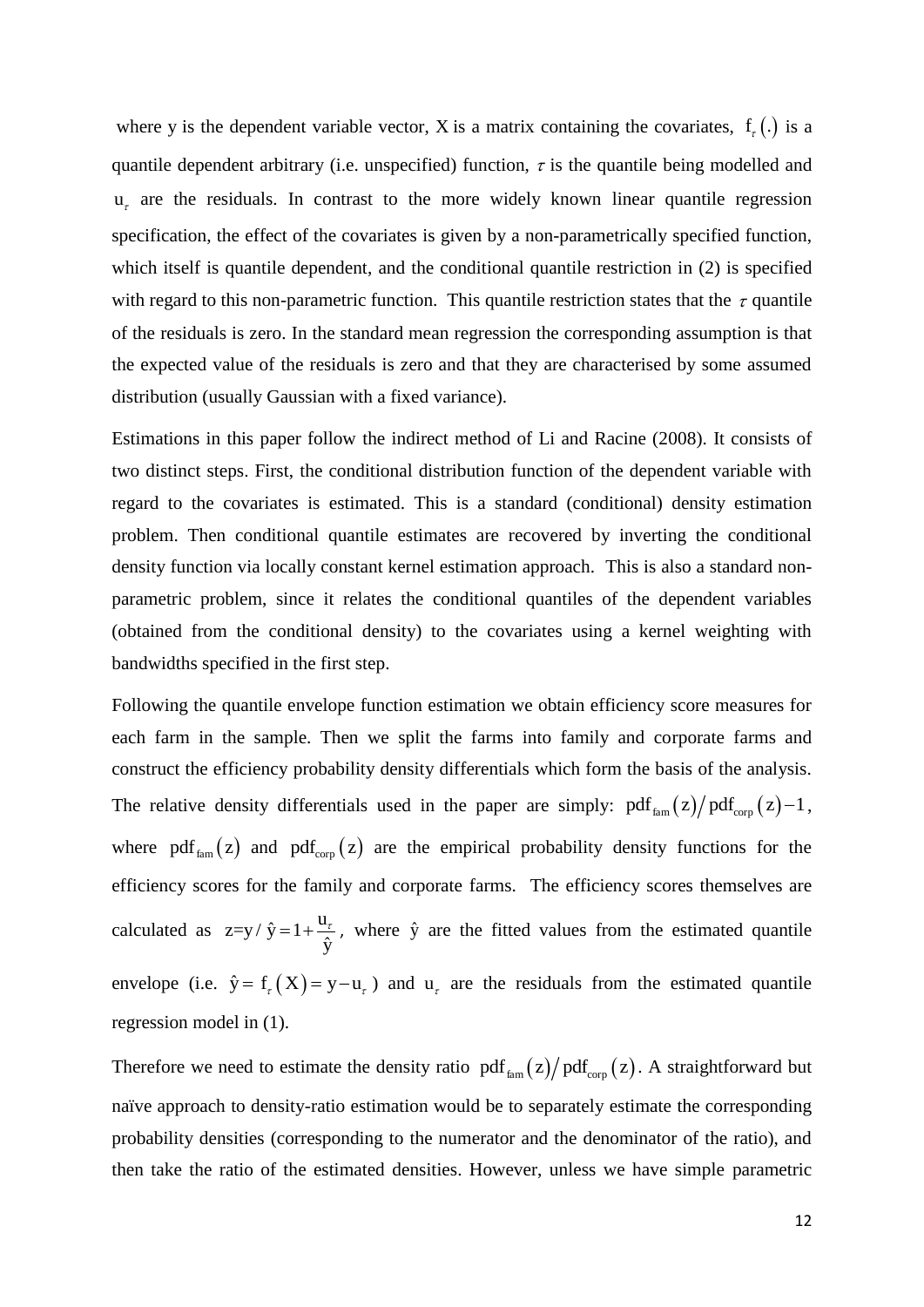density model, density estimation could be problematic, particularly in high-dimensional cases (Vapnik 1998). Therefore, for reliable statistical inference it is preferable to directly estimate the density ratio without going through separate density estimation for the numerator and the denominator. There are many methods that have been used for that purpose. One of the most popular methods, due to its ease of implementation and computational properties, is the unconstrained Least-Squares Importance Fitting approach. This approach is a squaredloss version of the M-estimator for the linear density-ratio model. It has a closed-form solution and the 'leave-one-out' cross-validation score associated with this approach can be analytically computed. Here a kernel version of the latter is employed (Kanamori et al, 2012) together with analytical 'leave-one-out' cross-validation. The method provides us with density ratio and we convert this to a relative density differential by simply subtracting 1 from it.

#### **4. Data**

The data used in this study comes from the EU's Farm Accountancy Data Network (FADN). The FADN samples include only commercial holdings defined in terms of their economic size, so that very small and semi-subsistence family farms are excluded. The analysis focuses on four EU Member States which differ substantially according to their farm structure. These states are the Czech Republic, Hungary, Romania and Spain. The Czech Republic has a farm structure with a particularly high share of corporate farms which do not rely heavily on family labour. The farm structure in Hungary presents a mix between corporate and family farms. Romania is the EU Member State with the largest number of small family farms and a high proportion of these farms, 93 per cent, are considered to be semi-subsistence holdings which consume more than half of the farm output within the household (Davidova et. al., 2013). Semi-subsistence farms affect the nature of the commercial farms which are the FADN field of observation since they present an inelastic supply of commercial farm labour. Finally, Spain's agriculture is dominated by family farms.

Altogether, these four countries account for 12,929 observations in the EU FADN dataset, out of which 11,606 are family farms (89.7 per cent of all observations). In order to apply the analytical approach described above, the following variables were extracted from the FADN dataset. The dependent variable is total output measured in value expressed in the currency of the respective country (cu). The production function is specified with regard to labour, land (in hectares of utilised agricultural area (UAA)), capital and intermediate consumption, the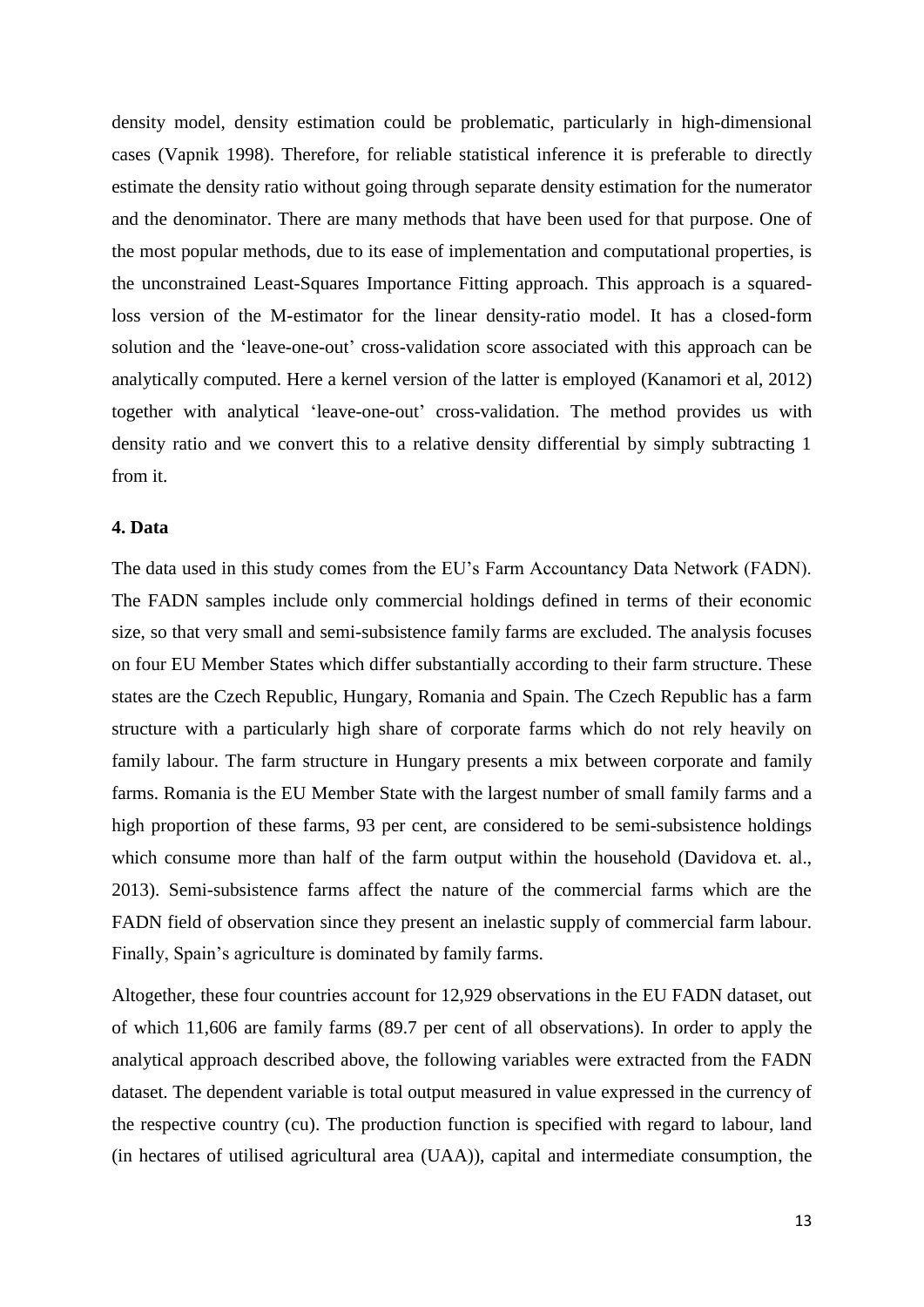last two components are also expressed in value terms. Total labour input is measured in annual work units (AWU) and is split into two variables: family labour and non-family labour. As explained previously, these two labour variables are used as separate inputs in the production functions in the M- efficiency estimation and are added together as a single input for the 'total' efficiency estimation.

Capital is calculated as the difference between the total fixed assets, on the one hand, and land, permanent crops and quotas (all in monetary terms), on the other. In this way a proxy for a long-term capital is obtained. The value of the land is excluded from the capital measure in order to avoid double counting since it is used as a separate input to the production function. FADN bundles together the value of land with permanent crops and policy quotas, and does not provide information for the quality of land. Finally total intermediate consumption is extracted as calculated in FADN.

In order to provide an insight into the data for each country, the family farms are split into four groups, according to family to hired labour ratio. The logic is that higher values of this ratio signifies family farms with greater family involvement. Table 1 presents some summary statistics for corporate farms and family farms with the latter grouped according to the degree of family involvement. The degree of family involvement is measured by the family labour input and is grouped according to the quartiles of the latter. The fourth group (i.e. fourth quartile according to the family labour input) contains by far the largest number of farms, with almost half of the total number of farms in the three EU New Member States and 73 per cent of the Spanish farms falling in this category. Considerable differences between countries are noticeable. In Romania, Hungary and the Czech Republic, corporate farms account for a large proportion of total output, UAA and labour utilisation, while family farms dominate Spain's agriculture in these respects. As expected, corporate ones are larger in all countries. It is also informative to compare the average values of the family labour input. One would have expected that family labour input should increase with the corresponding quartile, but this is not uniformly the case. In the Czech Republic and Hungary the average family labour in the fourth group is actually lower than in the third one, while for the other two countries the values in the third and fourth group are almost the same. The extent of decrease of total labour input raises when moving from lower to higher quartiles, which may explain the above counter-intuitive situation. This raises the question of what is a more appropriate measure of family involvement, namely the amount of family labour or its share in total labour. The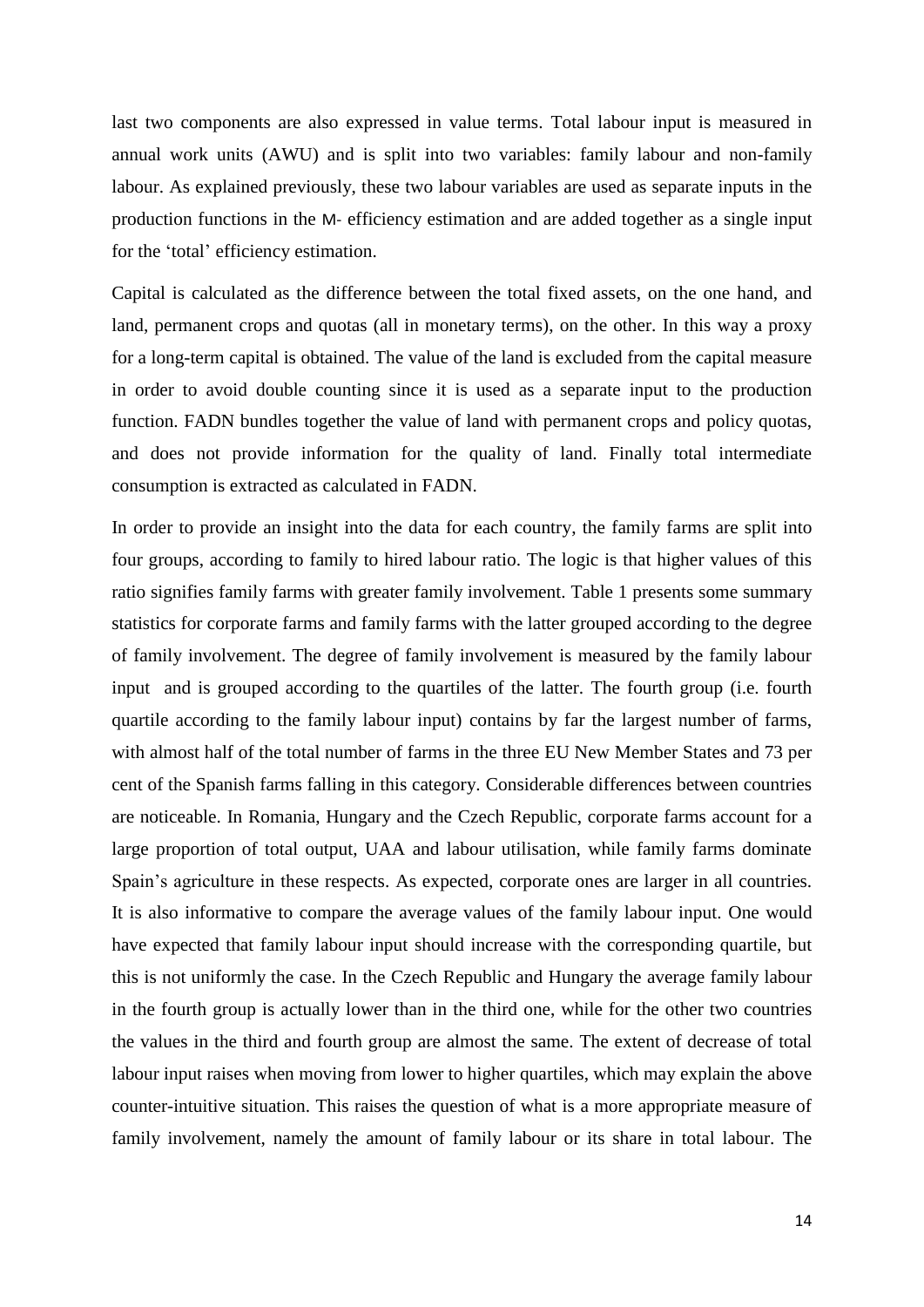share approach, as reflected in Table 1, can lead to defining a 'typical' family farms as one with modest size employing very little hired labour.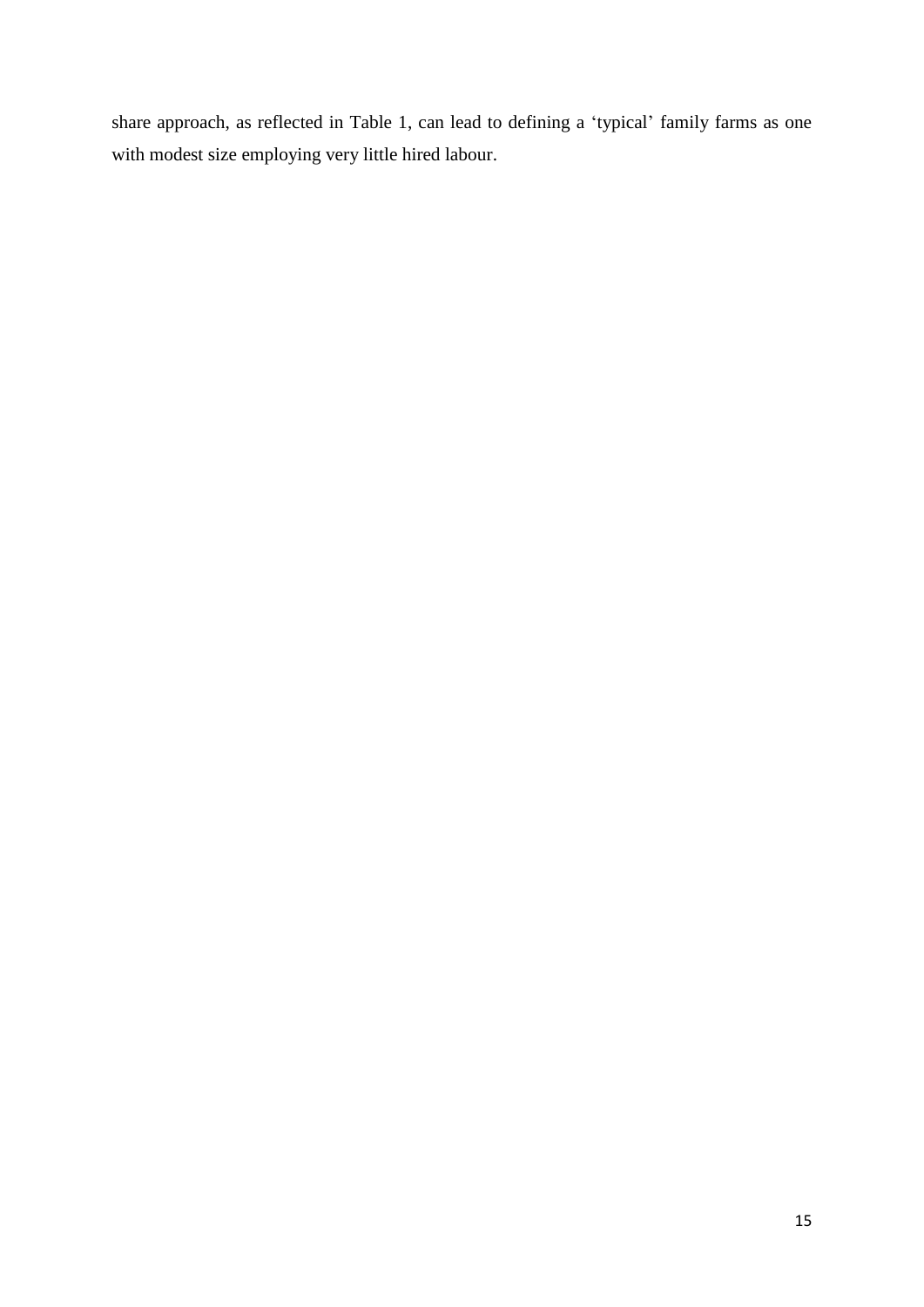|                                                         | Corporate farms       |              | Family farms by quartile of family<br>involvement |              |          |  |
|---------------------------------------------------------|-----------------------|--------------|---------------------------------------------------|--------------|----------|--|
|                                                         |                       | (0,0.25]     | (0.25, 0.5]                                       | (0.5, 0.75]  | (0.75,1] |  |
|                                                         | Romania               |              |                                                   |              |          |  |
| Share of farms $(\%)$                                   | 0.30                  | 0.05         | 0.05                                              | 0.10         | 0.51     |  |
| Share of UAA (%)                                        | 0.91                  | 0.05         | 0.01                                              | 0.01         | 0.03     |  |
| Share of Output (%)                                     | 0.94                  | 0.04         | 0.00                                              | 0.00         | 0.01     |  |
| Share of Labour (%)                                     | 0.81                  | 0.08         | 0.01                                              | 0.02         | 0.08     |  |
| Average UAA (ha)                                        | 823                   | 330          | 36                                                | 23           | 14       |  |
| Average Output $(000 \text{ cu})^1$                     | 2,234                 | 620          | 76                                                | 29           | 18       |  |
| Average Labour (AWU)                                    | 24.68                 | 16.17        | 2.74                                              | 2.13         | 1.38     |  |
| <b>Average Family Labour</b>                            |                       |              |                                                   |              |          |  |
| (AWU)                                                   | 0.00                  | 0.75         | 1.02                                              | 1.33         | 1.32     |  |
|                                                         | <b>Czech Republic</b> |              |                                                   |              |          |  |
| Share of farms (%)                                      | 0.35                  | 0.04         | 0.08                                              | 0.05         | 0.48     |  |
| Share of UAA (%)                                        | 0.82                  | 0.04         | 0.05                                              | 0.02         | 0.07     |  |
| Share of Output (%)                                     | 0.88                  | 0.03         | 0.03                                              | 0.01         | 0.05     |  |
| Share of Labour (%)                                     | 0.89                  | 0.03         | 0.02                                              | 0.01         | 0.05     |  |
| Average UAA (ha)                                        | 1,280                 | 632          | 313                                               | 166          | 80       |  |
| Average Output $(000 \text{ cu})^1$                     | 1,884                 | 553          | 296                                               | 182          | 75       |  |
| Average Labour (AWU)                                    | 43.67                 | 12.03        | 5.04                                              | 3.42         | 1.85     |  |
| <b>Average Family Labour</b>                            |                       |              |                                                   |              |          |  |
| (AWU)                                                   | 0.00                  | 1.55         | 1.91                                              | 2.15         | 1.83     |  |
|                                                         | Hungary               |              |                                                   |              |          |  |
| Share of farms $(\%)$                                   | 0.21                  | 0.08         | 0.14                                              | 0.13         | 0.45     |  |
| Share of UAA (%)                                        | 0.66                  | 0.06         | 0.08                                              | 0.06         | 0.15     |  |
| Share of Output (%)                                     | 0.77                  | 0.05         | 0.06                                              | 0.04         | 0.08     |  |
| Share of Labour (%)                                     | 0.72                  | 0.07         | 0.07                                              | 0.04         | 0.09     |  |
| Average UAA (ha)                                        | 673                   | 164          | 119                                               | 96           | 70       |  |
| Average Output $(000 \text{ cu})^1$                     | 1,198                 | 205          | 147                                               | 107          | 60       |  |
| Average Labour (AWU)                                    | 20.26                 | 5.67         | 2.96                                              | 2.02         | 1.15     |  |
| <b>Average Family Labour</b><br>(AWU)                   | 0.00                  | 0.80         | 1.06                                              | 1.22         | 1.10     |  |
|                                                         |                       |              | Spain                                             |              |          |  |
| Share of farms (%)                                      | 0.01                  | 0.03<br>0.08 |                                                   |              | 0.73     |  |
| Share of UAA (%)                                        | 0.02                  | 0.04         | 0.09                                              | 0.15<br>0.14 | 0.71     |  |
| Share of Output (%)                                     | 0.02                  | 0.12         | 0.15                                              | 0.15         | 0.56     |  |
| Share of Labour (%)                                     | 0.02                  | 0.14         | 0.14                                              | 0.16         | 0.54     |  |
|                                                         |                       |              |                                                   |              |          |  |
| Average UAA (ha)<br>Average Output $(000 \text{ cu})^1$ | 133<br>273            | 65<br>376    | 58<br>168                                         | 51<br>100    | 50       |  |
| Average Labour (AWU)                                    | 6.85                  | 8.13         | 3.00                                              | 2.00         | 73       |  |
| <b>Average Family Labour</b>                            |                       |              |                                                   |              | 1.33     |  |
| (AWU)                                                   | 0.00                  | 0.92         | 1.13                                              | 1.27         | 1.28     |  |
| cu means currency unit                                  |                       |              |                                                   |              |          |  |

**Table 1. Summary statistics for corporate farms and family farms by quartile of family labour usage**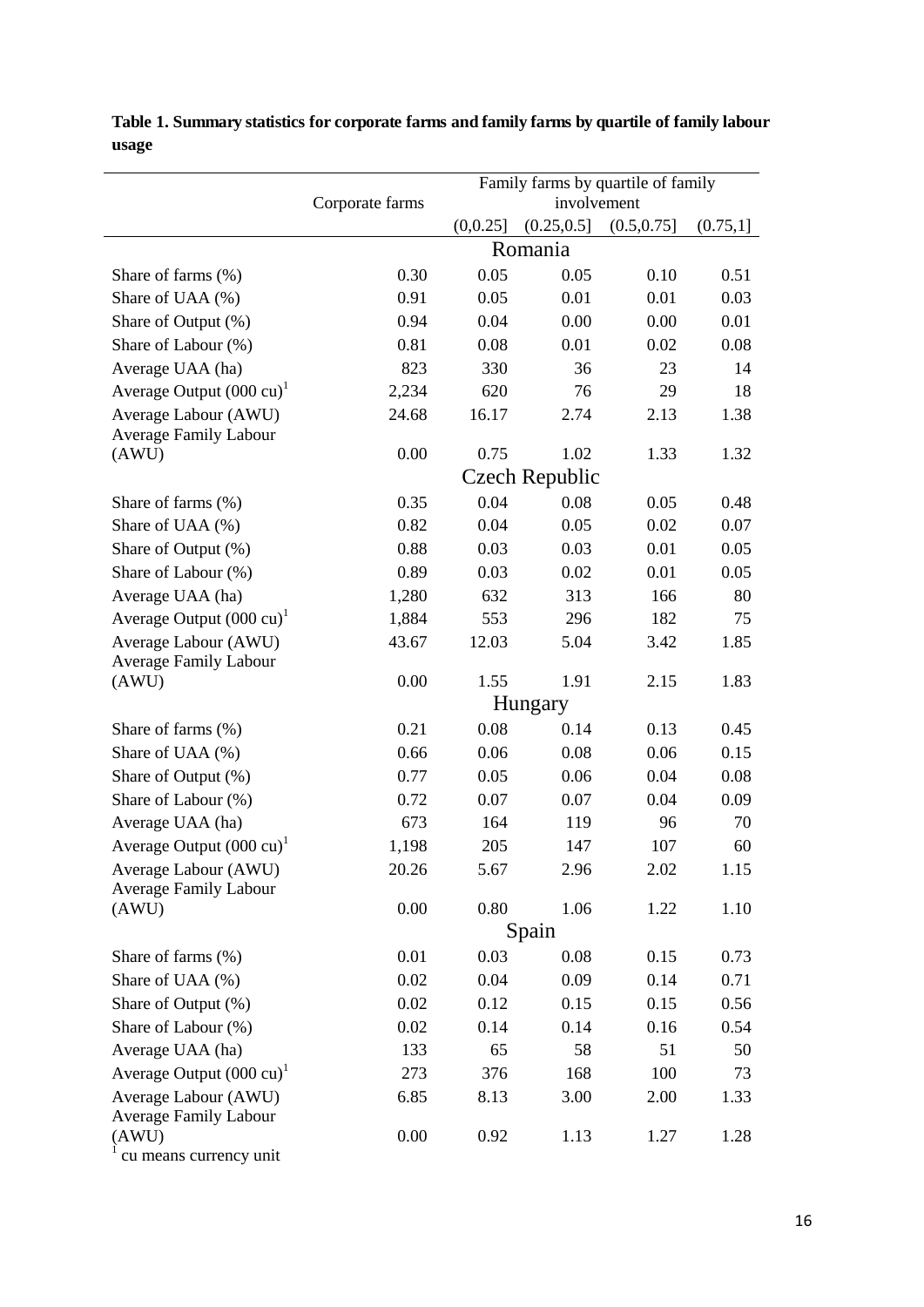However, in this paper we focus on whether we can find support for the theoretical conjecture that suggests that the potential benefits of family farming are related to lower monitoring costs. Any such benefits are more likely to accrue due to the amount of family labour rather than its share. The share of family labour implicitly captures the differential effort involved in family and hired labour input. In other words, the potential benefit this measure captures is due to the expectation that family members work harder. The absolute amount of family labour on the other hand represents the commitment of the family to the farm operation. Higher level of commitment is expected to lead to more organisational improvements that could result in a more productive farm. Therefore, we measure family involvement by the amount of family labour, rather than its share.

#### **5. Results**

Figure 1 presents the relative density differentials associated with the efficiency decomposition, i.e. total, M and F-efficiency differentials, for each of the EU Member States analysed. They are computed as density differentials between family and corporate farms. If the theoretical conjecture of the superiority of family farms relative to corporate ones is true, one would expect more probability mass in the family farms distribution towards the upper end of the density range. This would show as a negative differential at the lower end of the density range and positive one at the upper end, resulting in generally upward-sloping efficiency differential. If the family farms are inferior, the opposite would be true.

Let us first consider the total efficiency effects, derived from the production function that does not separate family and non-family labour. A mostly downward-sloping total efficiency effect is observed for all countries. This means that there are fewer family farms at the higher efficiency levels than corporate ones, suggesting that family farms are, on aggregate, not as efficient as corporate ones. For Romania and the Czech Republic however if only the top of the density range (i.e. the top 10 per cent efficient farms) is considered, family farms compare favourably to corporate ones.

The efficiency decomposition results are more subtle and varied amongst countries. For Romania and Hungary the M-efficiency differentials are relatively small and this results from the fact that the total efficiency differential follows closely the F-efficiency differential. In other words, the total production effect of family farms in these two countries is mostly defined by the F-efficiency. Hence, in these two countries there is not much difference in the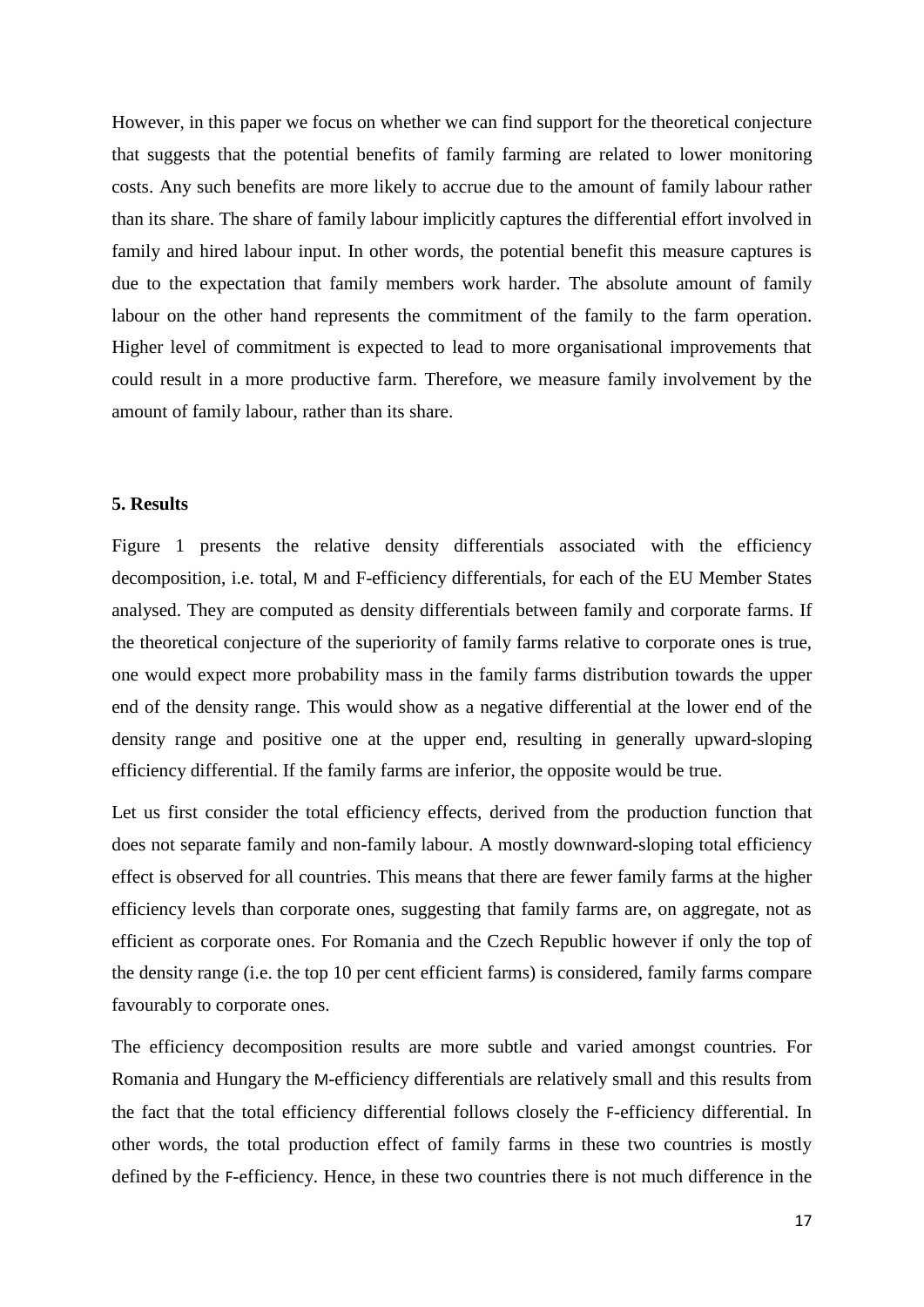managerial capabilities contribution to efficiency in family and corporate farms, but family farms are generally not as efficient as the corporate ones.

In Romania, at the top end of the efficiency spectrum, the F-efficiency effect roughly offsets the negative impact of M-efficiency and as a result the total efficiency differential is close to zero. So some, although very limited, support for the superiority of the most efficient family farms can be found in this case. But then these family farms do not manage to take advantage of this since they are unable to translate this potential into actual (i.e. total) efficiency gains, due to worse M-efficiency, i.e. due to worse management capabilities.



Figure 1. Efficiency differentials by country

For Hungary, at the top end of the efficiency density range the M-efficiency effect appears to dominate and to account for virtually the entire efficiency differential.

For the Czech Republic the M-efficiency differential dominates the efficiency differentials, but the F-efficiency is clearly expressed translating into an overall positive total efficiency differential at the highest efficiency scores. The F-efficiency differential has the expected upward slope demonstrating the superiority of family farming. However, similarly to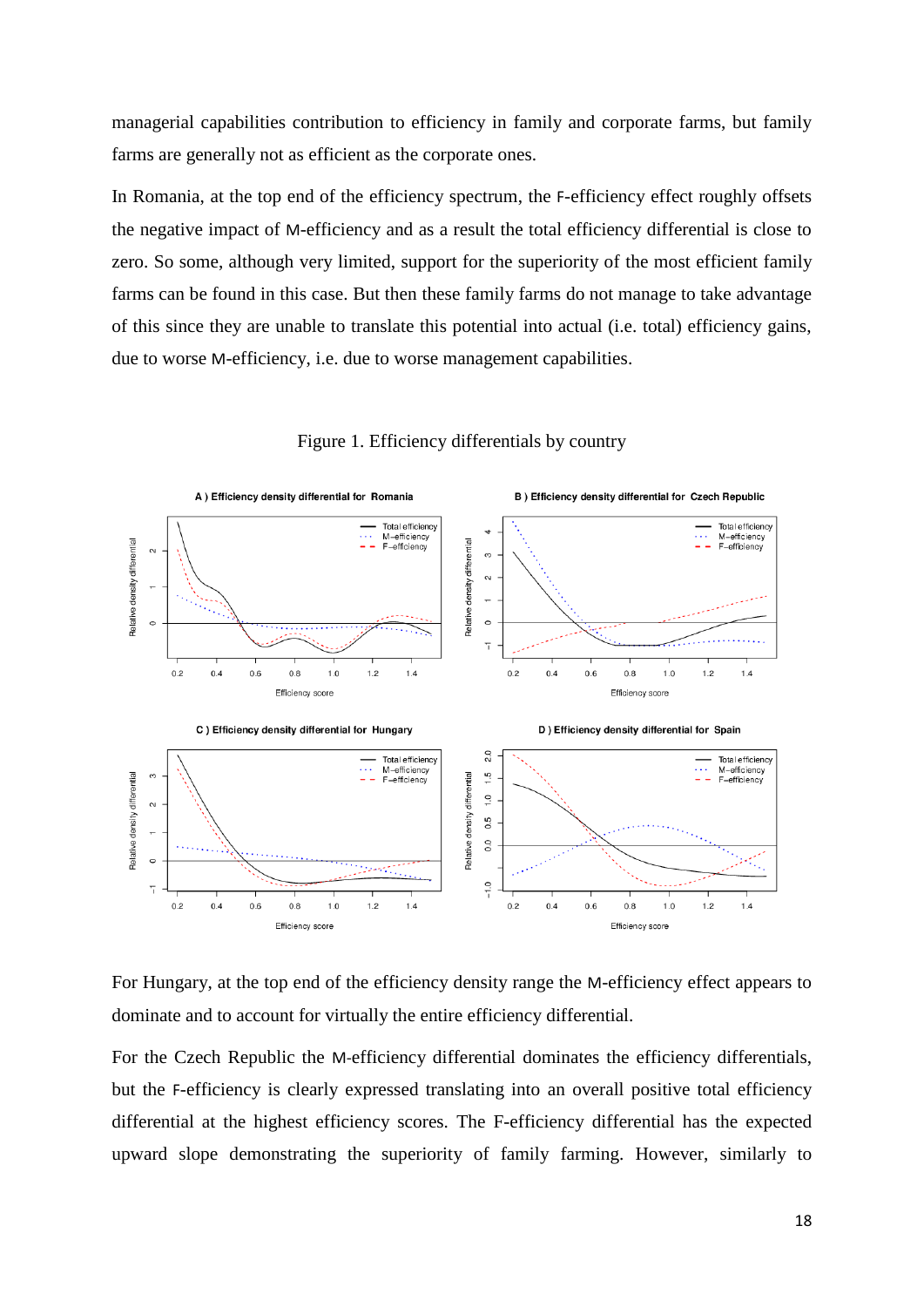Romania, this potential efficiency gains from family farming fail to realise due to the fact that they are more than offset by M-efficiency losses.

Finally, for Spain the hat-like shape of the M-efficiency differential, combined with the weak recovery in F-efficiency effect, tentatively suggests that both these effects may be present (which is easier to notice in the right-hand part of the graph) with an overall small negative total efficiency differentials.

In summary, Figure 1 shows that the F-efficiency density differential is upward sloping (although only becoming positive for the Czech Republic) as efficiency increases. This confirms the results of Kostov et al (2016) that family farming gains are realised after an efficiency threshold is reached, i.e. only for the most efficient farms.

Using a counterfactual simulation approach, Kostov et al. (2016) claim that family involvement generates additional output effects, but these only materialise at a significantly high threshold of 1.75 AWU of family labour input. To re-examine such findings, the analysis considers the extent of family involvement, measured by the amount of family labour input, assuming that family farms that employ more family labour are more deeply engaged in the farming business. Such farms are denoted here as 'more involved'. Since family labour is a continuous variable, it is difficult to assess the impact of family involvement. For this reason we discretise the variable by synthetically splitting family farms into groups defined by 0.5 AWU increments of family labour. The corresponding efficiency differentials (compared to corporate farms) for each of these groups are calculated. These differentials are used to investigate the way family involvement affects the efficiency decomposition.

The corresponding F and M-efficiency differentials are presented in Figures 2 and 3 respectively. To facilitate interpretation, only the efficiency score levels of 0.6 to 1.2 are presented. The reason for this is as follows. The highest efficiency scores could represent outliers. Similarly we remove the most inefficient levels to eliminate the impact of any potential outliers. In general, the argument for superiority of family farms should translate into downward slope for the M-efficiency differential and an upward one for the F-efficiency differential. Based on Kostov et al (2016), we would expect such results to gradually appear with a move from less to more involved family farms.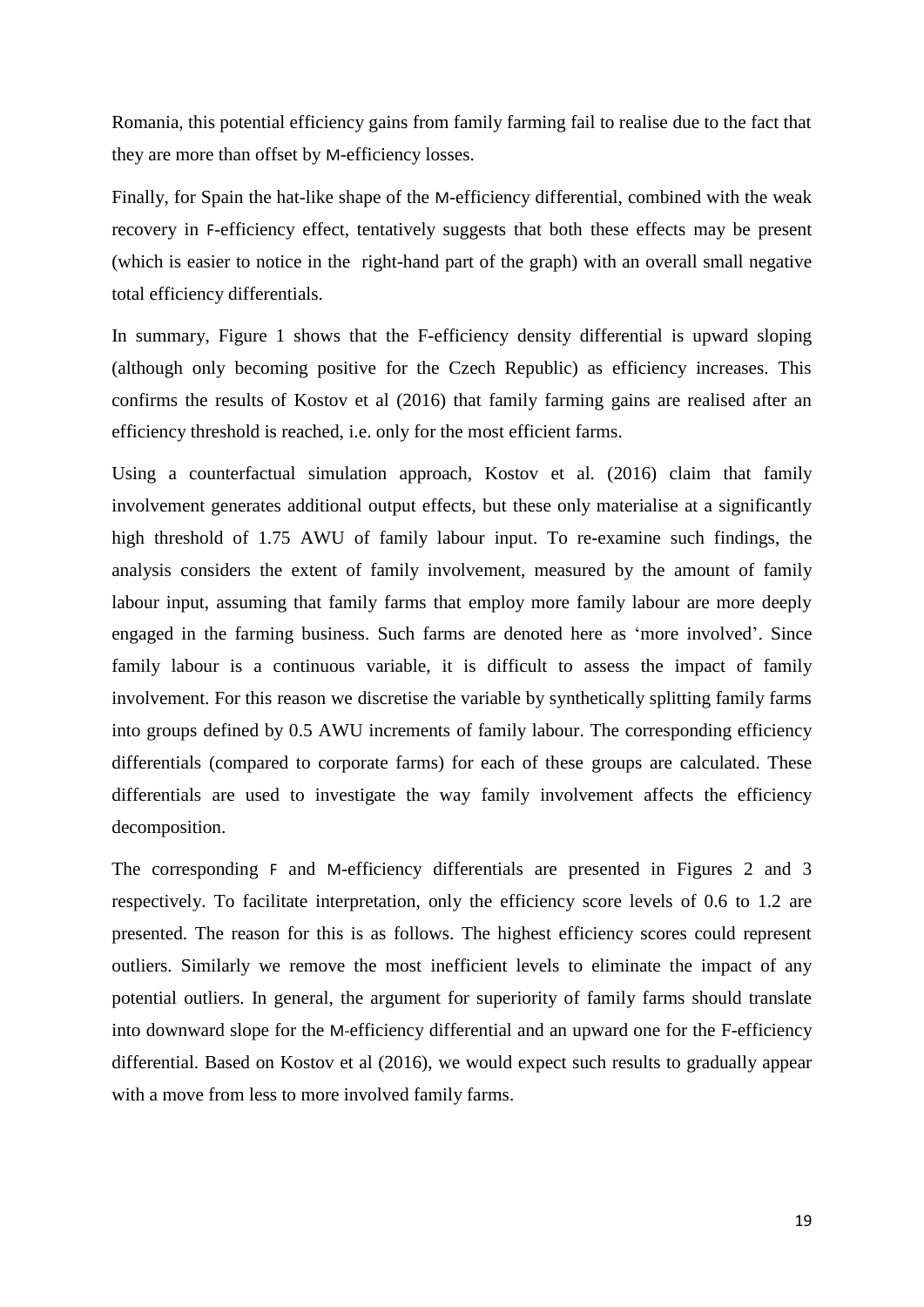

Figure 3. Changes in M-efficiency effects by family involvement



z ÷

 $1.2$ 

 $1.1$ 

 $\circ$ 

 $\overline{1}$  $0.6\,$ 

 $0.7$ 

 $0.8$ 

 $0.9$ 

Efficiency score

 $1.0\,$ 

 $-0.1$  $-0.2$  $0.6$  $0.7$  $0.8$  $0.9$  $1.0$  $1.1$  $1.2$ Efficiency score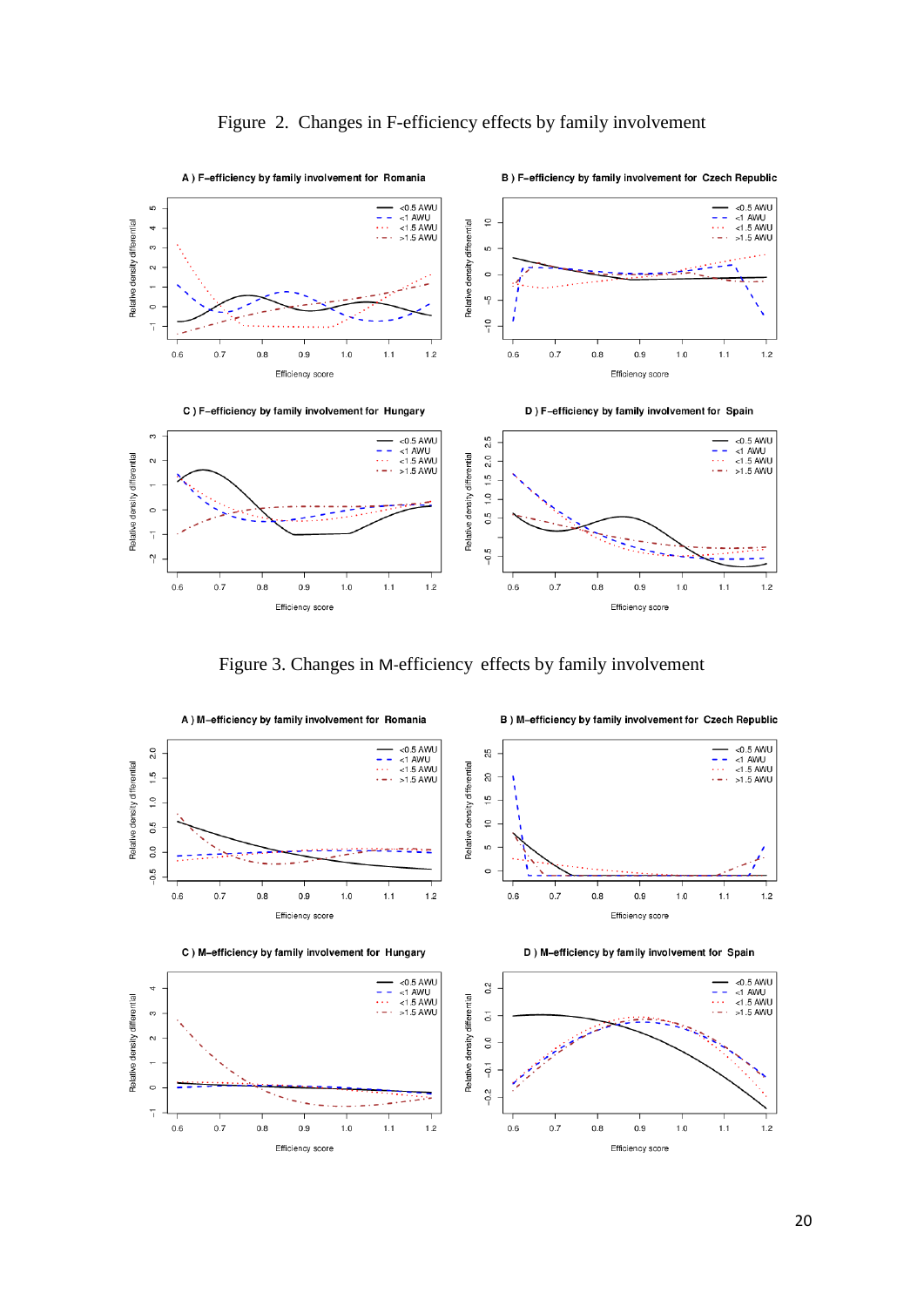Considering F-efficiency, in general, it is enhanced by greater family involvement. This is consistent with the hypothesis that greater family involvement will lead to positive efficiency gains due to better monitoring. Let us look at the shape of the relevant differentials for adjacent categories. In some of these adjacent categories (in particular in the case of the <0.5 and the  $\leq$ 1 AWU category pairing, as well as the  $\leq$ 1.5 and  $\geq$ 1.5 AWU pairing) the corresponding differentials may slightly deviate from this ordering since the next category (of greater family involvement) may not always lead to greater F-efficiency. This could be a result of actual thresholds which are slightly different from the ones used here to create the underlying family involvement groups. The most important conclusion from Figure 2 is that there is evidence of monitoring effects for all countries with the possible exception of Spain. Another point is that in the case of the Czech Republic it appears that too much family involvement has a negative impact, since the <1.5 AWU category shows the best potential efficiency gains (i.e. it is more efficient than the >1.5 AWU category). However, such a result needs to be treated with caution due to the smaller number of observations in the >1.5 AWU category. In general, these results corroborate the assumption that greater family involvement improves efficiency.

With regard to M-efficiency, Figure 3 presents how this changes with the level of family involvement. Unlike F-efficiency, the M-efficiency differential effects (in the sense of regular pattern across categories) are only observed for some of the groups of family farms considered here. For example, in Romania only the low  $( $0.5 \text{ AWU}$ )$  and high  $(>1.5 \text{ AWU})$ levels of family involvement demonstrate such effects. In the Czech Republic, there is no evidence for family involvement affecting the M-efficiency effect. However, the results have to be treated with caution due to the small number of family farms in some categories. In Hungary the M-efficiency effect occurs at all levels of family involvement but only for the highest one (>1.5 AWU) it is visibly stronger. In Spain, however, we observe exactly the opposite case with the strongest effect for the least involved (<0.5 AWU) family farms and very little difference in the other categories. Hence unlike the case of F-efficiency, there does not appear to be any definite link between family involvement and M-efficiency (which represents management capabilities).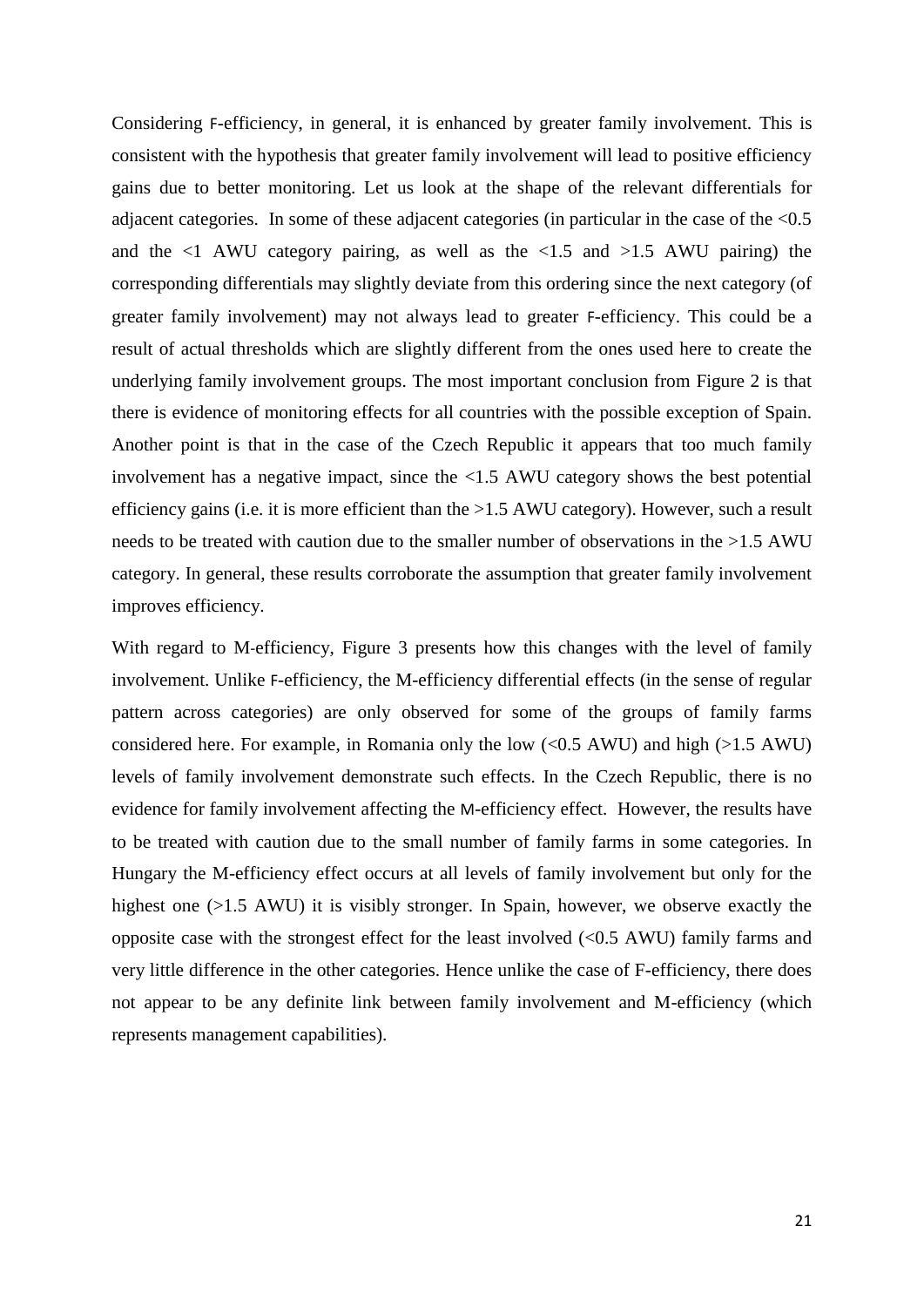#### **6. Conclusions and policy implications**

This paper examined quantitatively the claims of the 'superiority' in terms of economic efficiency of the family form of organisation of agricultural production compared to nonfamily 'corporate' farming. The theoretical arguments related to the superiority of family farming are centred on family labour, which could be more productive and involving lower monitoring costs than hired labour as it is more motivated in its role as a residual claimant on farm profits (Allen and Lueck, 1998; Pollak 1985). Recently, Kostov et al. (2016) have established limited empirical support for this conjecture.

The paper aims at contributing more detail to the debate on whether family farm is superior under modern conditions when technology, globalised food chains, and even policy requirements favour larger, often corporate farms. To test the empirical predictions of theoretical models, the analysis compared the efficiency distributions of family and corporate farms by decomposing total efficiency into two distinct components, namely F-efficiency, associated with the potential gains/losses derivable from the family form of organisation of farming activities, and M-efficiency, which measures the individual farm's managerial capabilities to realise any such efficiency gains. The results suggest that both effects are present to a certain degree. However, while greater family involvement (measured by family labour input) appears to always enhance F-efficiency, this is not so for M-efficiency. The Mefficiency does not show a regular pattern of variation with the level of family involvement. Furthermore, the relationship between the M-efficiency effect and the degree of family involvement is not common for all analysed EU Member States. For some countries (e.g. Hungary) a greater family involvement increases this effect while for others (e.g. Spain) it reduces it. For Romania the effect is larger for both small and high level of family involvement. These results suggest that the management capabilities that determine Mefficiency are most likely dependent on the nature of industry/country and as such can interact with the family involvement in a variety of ways, unlike the F-efficiency which is strictly increasing with greater family involvement. Therefore, it appears that the existing emphasis on the family effects, i.e. F-efficiency, that seems to underlie much of the literature on the superiority of family farming, is misplaced. It is only by decreasing, or in the best case removing the negative M-efficiency effects, i.e. by improving the management capabilities of family farms, that total efficiency gains could be achieved. These results imply that policy makers in Europe should focus more on enhancing management capabilities of family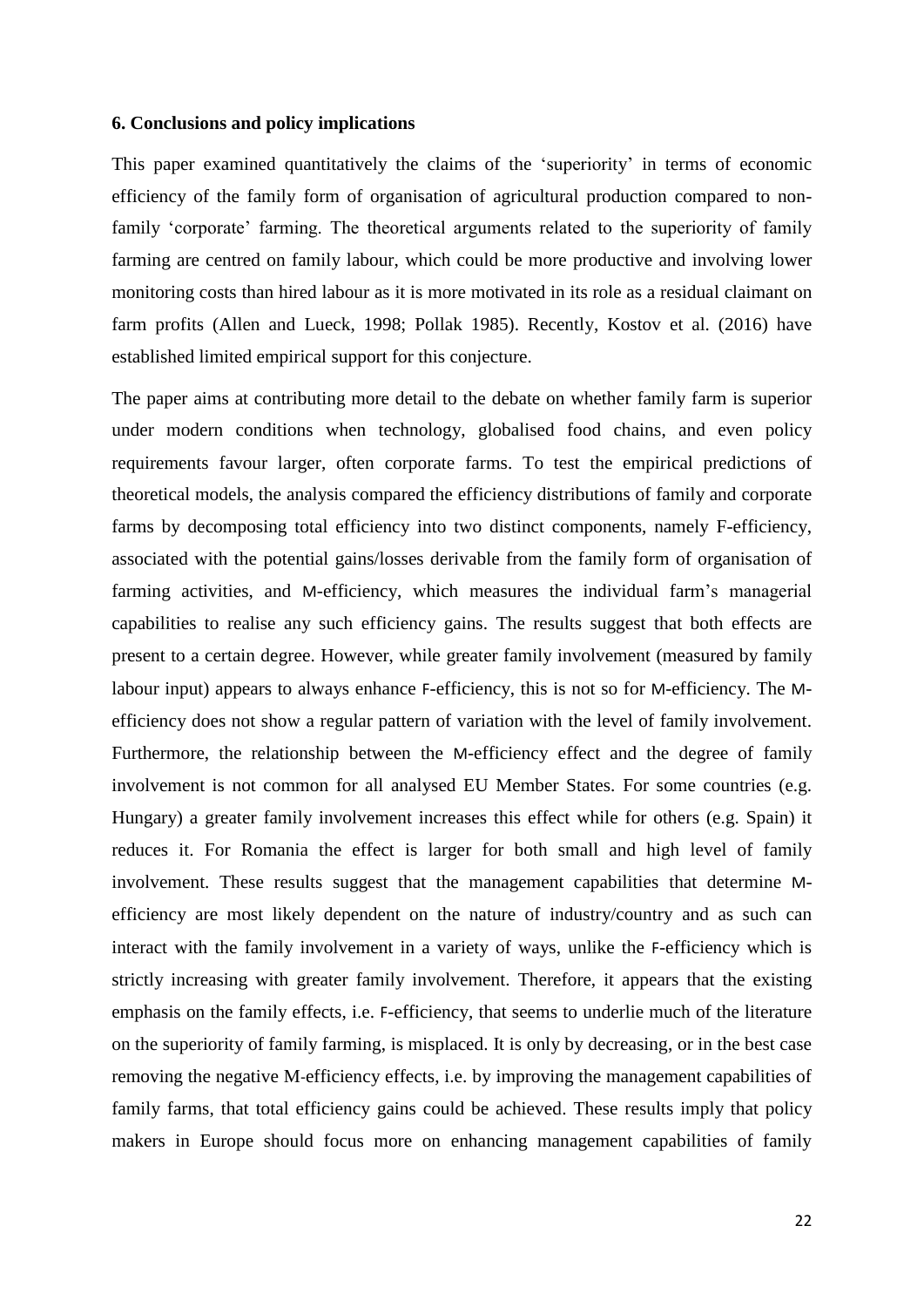farmers if the aim is to strengthen family farming for economic and most of all for noneconomic reasons – e.g. social and environmental.

This paper only considered four EU Member States – it would be interesting to see the similarities and differences across all EU Member States in order to discern a more consistent pattern across groups of European countries possessing a similar farm structure. In order to test the robustness of the results another approach, e.g. a parametric one, could be used.

#### **References:**

Allen, D and Lueck, D. (1998) The nature of the farm, Journal of Law and Economics, 41(2):343-386.

Aragon, Y., Daouia, A., Thomas-Agnan, C., 2005. Nonparametric frontier estimation: A conditional quantile-based approach. Econometric Theory 21, 358–389.

Behr, A. (2010) Quantile regression for robust bank efficiency score estimation, In European Journal of Operational Research, 200(2), 568-581.

Bernini, C., Freo, M. & Gardini, A. (2004) Quantile estimation of frontier production function, Empirical Economics, 29: 373-381.

Brookfield, H. and Parsons, H. (2007) Family farms: Survival and prospects. A World-Wide Analysis, Routledge: Abingdon, Oxon.

Cazals, C., Florens, J.P., Simar, L., 2002. Nonparametric frontier estimation: a robust approach. Journal of Econometrics 106, 1–25.

Chernozhukov, V. (2005) Extremal Quantile Regression, Annals of Statistics, 33 (2), 806- 839.

Chernozhukov, V. and I. Fernandez-Val (2011) Inference for Extremal Conditional Quantile Models, with an Application to Market and Birthweight Risks, The Review of Economic Studies, 78 (2), 559-589.

Council of the European Union (26 July 2013). Family farming prospects in the context of globalization, Discussion paper. 12786/13, AGRI516. Available at: http://static.eu2013.lt/uploads/documents/Programos/Discussion%20documents/Informal\_A GRI\_DP.PDF.

Daouia, A., Simar, L., 2007. Nonparametric efficiency analysis: A multivariate conditional quantile approach. Journal of Econometrics 140, 375–400.

Davidova, S. and Thomson, K. (2014) "Family Farming in Europe: Challenges and Prospects". In-depth Analysis of the AGRI Committee, European Parliament, Agriculture and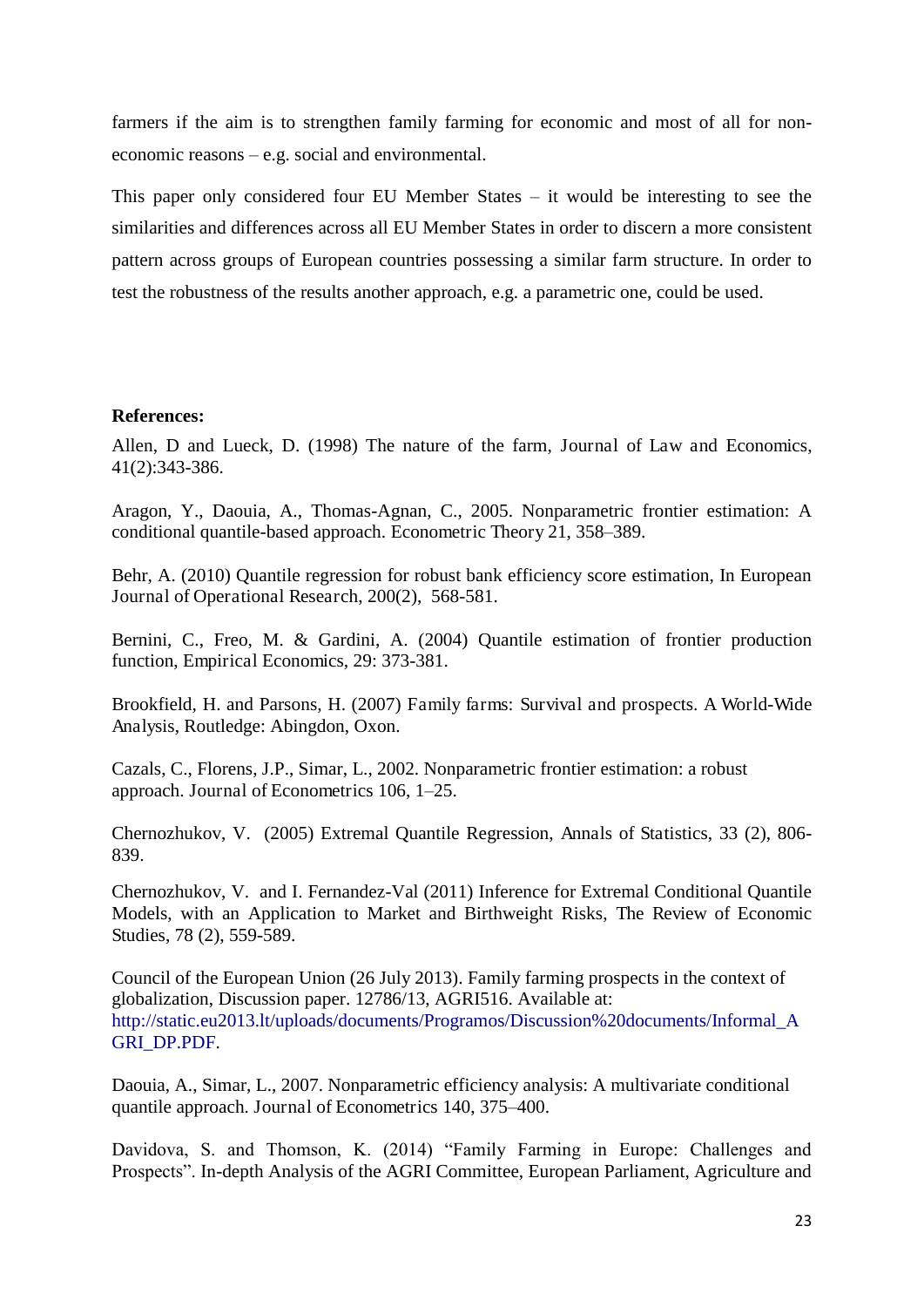Rural Development.

[http://www.europarl.europa.eu/RegData/etudes/note/join/2014/529047/IPOL-](http://www.europarl.europa.eu/RegData/etudes/note/join/2014/529047/IPOL-AGRI_NT(2014)529047_EN.pdf)[AGRI\\_NT\(2014\)529047\\_EN.pdf](http://www.europarl.europa.eu/RegData/etudes/note/join/2014/529047/IPOL-AGRI_NT(2014)529047_EN.pdf)

Davidova, S., Bailey, A., Dwyer, J., Erjavec, E., Gorton, M., Thomson, K. (2013) Semi-Subsistence Farming – Value and Directions of Development, study prepared for the European Parliament Committee on Agriculture and Rural Development. Available at: [http://www.europarl.europa.eu/RegData/etudes/etudes/join/2013/495861/IPOL-](http://www.europarl.europa.eu/RegData/etudes/etudes/join/2013/495861/IPOL-AGRI_ET(2013)495861_EN.pdf)[AGRI\\_ET\(2013\)495861\\_EN.pdf](http://www.europarl.europa.eu/RegData/etudes/etudes/join/2013/495861/IPOL-AGRI_ET(2013)495861_EN.pdf)

Djurfeldt, G. (1996) Defining and operationalizing family farming from a sociological perspective, Sociologia Ruralis, 36(3):340-351.

European Commission (2013). Agriculture and Rural Development Family Farming. Available at: [http://ec.europa.eu/agriculture/family-farming/index\\_en.htm](http://ec.europa.eu/agriculture/family-farming/index_en.htm)

European Parliament (EP) Committee on Agriculture and Rural Development (2016), Draft Report on how the CAP can improve job creation in rural areas, (2015/2226(INI)) Committee on Agriculture and Rural Development (6.04.2016), Available at http://www.europarl.europa.eu/sides/getDoc.do?pubRef=- //EP//NONSGML+COMPARL+PE-580.547+02+DOC+PDF+V0//EN&language=EN

FAO (2013) 2014 IYFF FAO Concept Note (Modified May 9, 2013). Available at: [http://www.fao.org/fileadmin/templates/nr/sustainability\\_pathways/docs/2014\\_IYFF\\_FAO\\_C](http://www.fao.org/fileadmin/templates/nr/sustainability_pathways/docs/2014_IYFF_FAO_Concept_Note.pdf) [oncept\\_Note.pdf.](http://www.fao.org/fileadmin/templates/nr/sustainability_pathways/docs/2014_IYFF_FAO_Concept_Note.pdf)

Fennell, R. (1997) The Common Agricultural Policy. Oxford: Clarendon.

Gasson, R. and Errington, E. (1993). The Farm Family Business. CAB International, Wallingford, UK.

Hendricks, W. & R. Koenker (1992) Hierarchical Spline Models for Conditional Quantiles and the Demand for Electricity. Journal of the American Statistical Association 87, pp.58-68.

Hill, B. (1993). The 'Myth' of the family farm: Defining the family farm and assessing its importance in the European Community. Journal of Rural Studies, 9(4), 359-370.

Kanamori, T. Suzuki, M. Sugiyama (2012) Statistical analysis of kernel-based least-squares density-ratio estimation, Machine Learning, 86 (3), 335-367.

Kostov, P., S. Davidova and A. Bailey (2016) Effect of family labour on output of farms in selected EU Member States: A non-parametric quantile regression approach, paper presented at 90th Annual Conference of the UK Agricultural Economics Society 4th-6th April 2016, Warwick available at: [http://ageconsearch.umn.edu//handle/236358](http://ageconsearch.umn.edu/handle/236358)

Li Q, Racine J (2008) Nonparametric estimation of conditional CDF and quantile functions with mixed categorical and continuous data, Journal of Business and Economic Statistics, 26(4), 423–434.

Martins-Filho, C. and F. Yao, (2008) A smooth nonparametric conditional quantile frontier estimator, Journal of Econometrics, 143(2), 317-333.